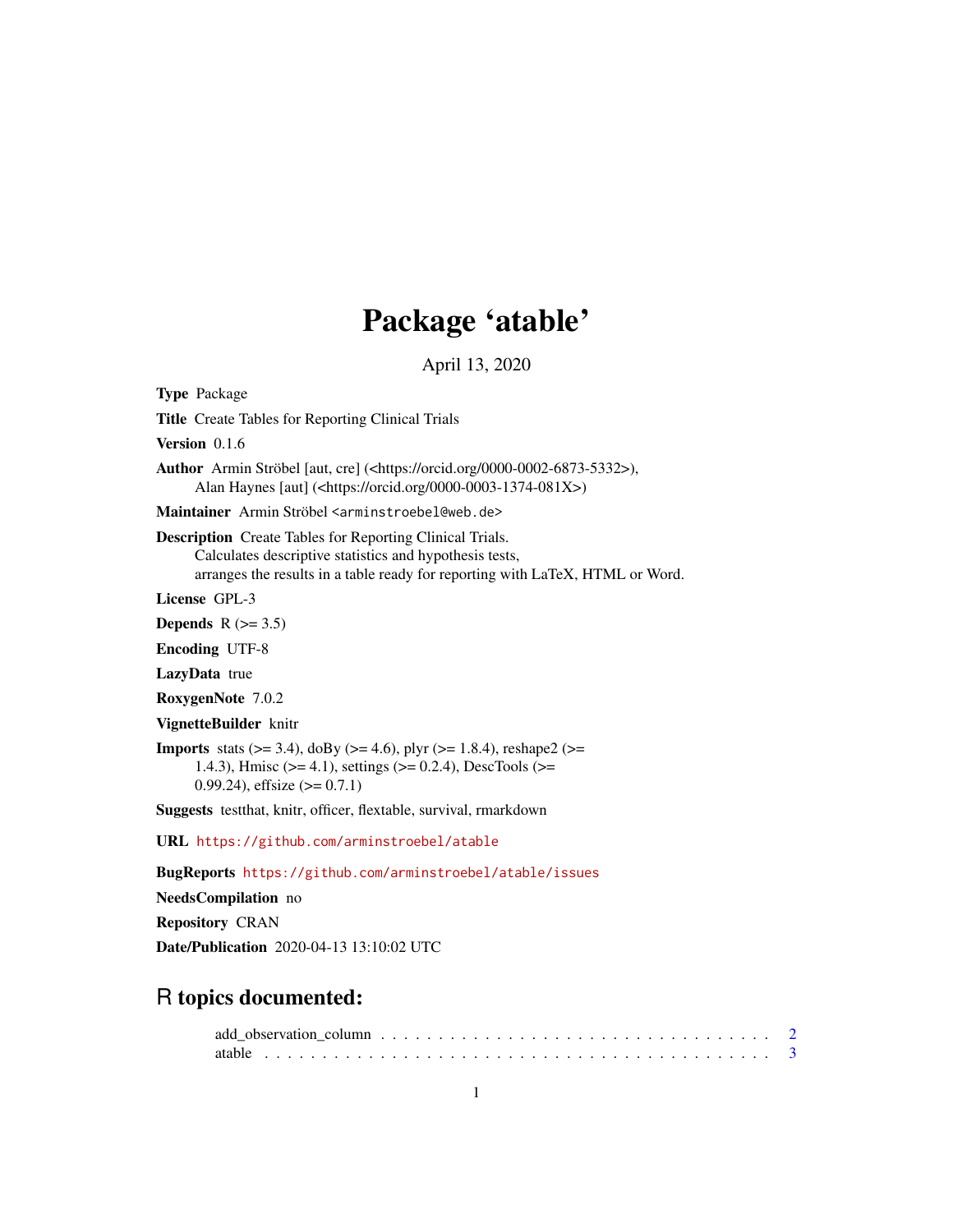<span id="page-1-0"></span>

| Index | 29 |
|-------|----|

<span id="page-1-1"></span>add\_observation\_column

*Adds a column to a data.frame*

#### Description

The new column has name atable\_options('colname\_for\_observations') and class 'count\_me'.

#### Usage

add\_observation\_column(DD)

#### Arguments

DD A data.frame.

## Details

Throws an error if a column of that name is already present in DD.

## Value

As DD now with one more column.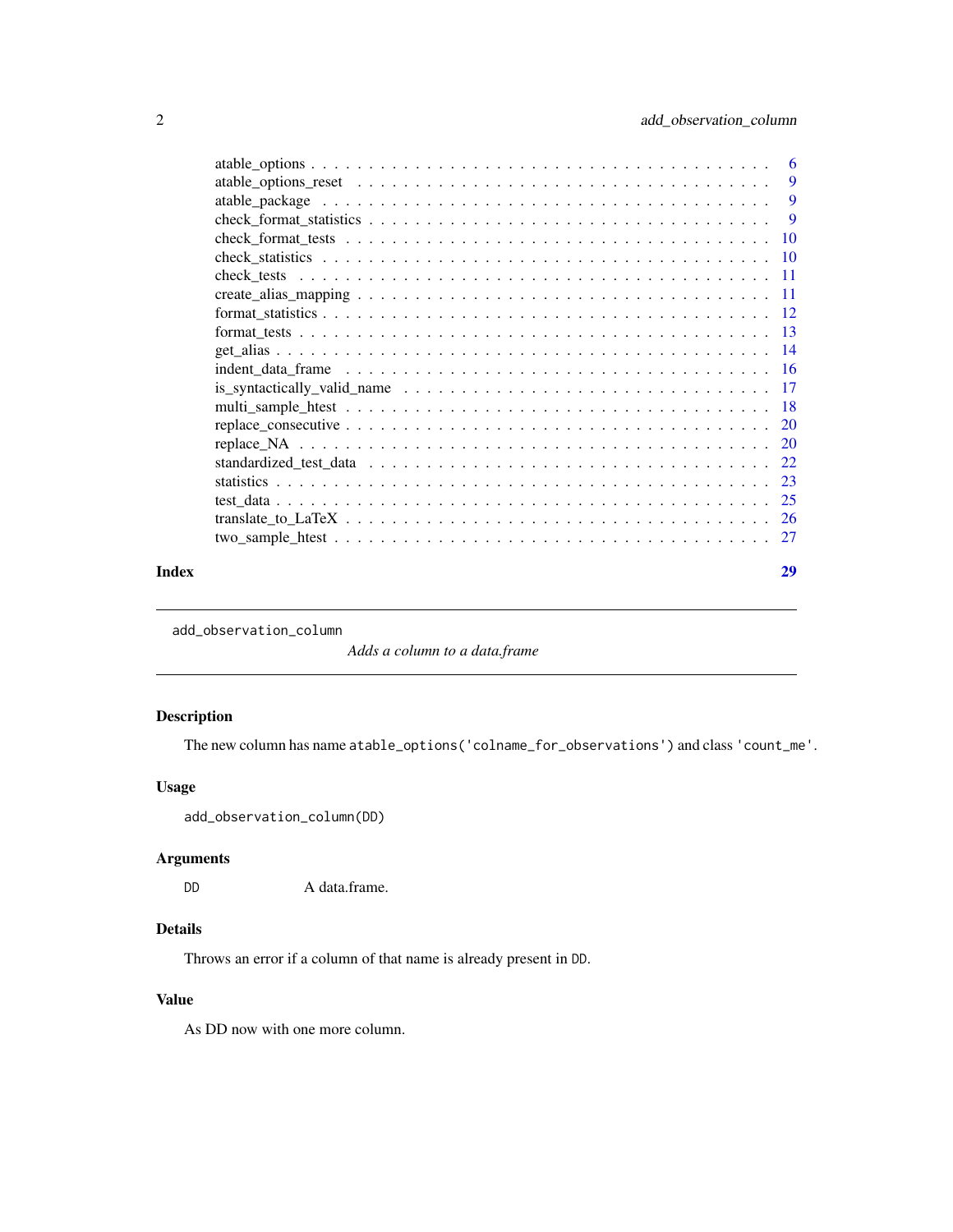<span id="page-2-1"></span><span id="page-2-0"></span>

#### Description

Applies descriptive statistics and hypothesis tests to data, and arranges the results for printing.

#### Usage

```
atable(x, ...)
## S3 method for class 'data.frame'
atable(
  x,
  target_cols,
  group\_col = NULL,split_cols = NULL,
  format_to = atable_options("format_to"),
  drop_levels = TRUE,
  add_levels_for_NA = FALSE,
  ...
)
## S3 method for class 'formula'
atable(formula, data, ...)
```
#### Arguments

x An object. If x is a data.frame, it must have unique and syntactically valid colnames, see [is\\_syntactically\\_valid\\_name](#page-16-1). If x is a formula, then its format must be target\_cols ~ group\_col | split\_cols. See other arguments for more details.

... Passed from and to other methods. You can use the ellipsis ... to modify atable: For example the default-statistics for numeric variables are mean and sd. To change these statistics pass a function to argument statistics.numeric, that calculates the statistics you prefer for your data.

See examples below how to modify atable by ... .

Actually statistics.numeric is passed to [statistics](#page-22-1) and thus documented there, but for convenience it also documented here.

Here is a list of the statistics and hypothesis tests that can be modfied by ...:

- statistics.numeric: Either NULL or a function. Default is NULL. If a function, then it will replace atable:::statistics.numeric when atable is called. The function must mimic [statistics](#page-22-1): see the help there.
- statistics.factor: Analog to argument statistics.numeric.
- statistics.ordered: Analog to argument statistics.numeric.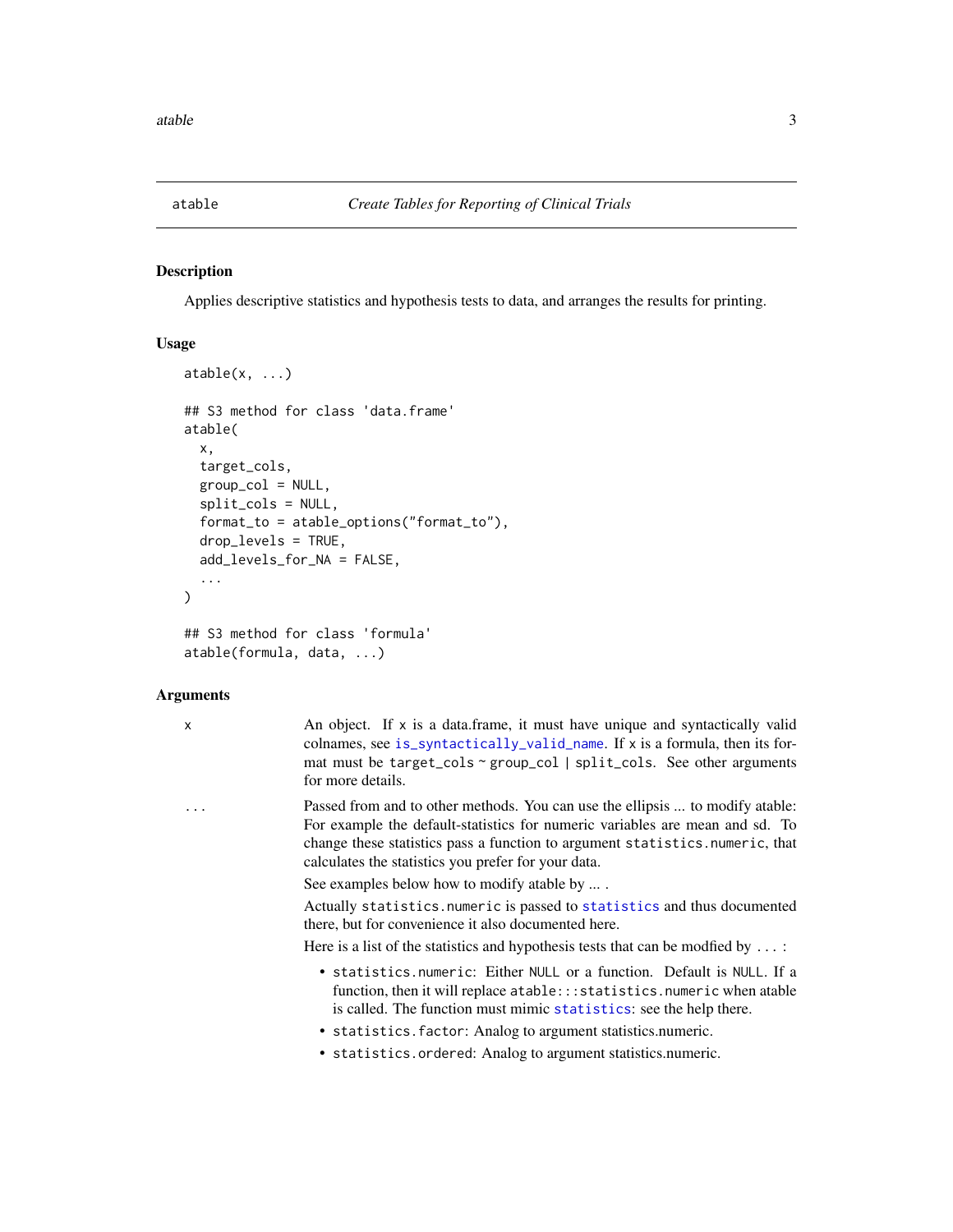<span id="page-3-0"></span>

|                   | • two_sample_htest.numeric: Either NULL or a function. Default is NULL.<br>If a function, then it will replace atable::: two_sample_htest.numeric<br>when atable is called. The function must mimic two_sample_htest: see<br>the help there.<br>• two_sample_htest.factor: Analog to argument two_sample_htest.numeric<br>• two_sample_htest.ordered: Analog to argument two_sample_htest.numeric<br>• multi_sample_htest.numeric: Either NULL or a function. Default is<br>NULL. If a function, then it will replace atable::: multi_sample_htest.numeric<br>when atable is called. The function must mimic multi_sample_htest: see<br>the help there.<br>• multi_sample_htest.factor: Analog to argument multi_sample_htest.numeric<br>• multi_sample_htest.ordered: Analog to argument multi_sample_htest.numeric<br>• format_statistics.statistics_numeric: Either NULL or a function.<br>Default is NULL. If a function, then it will replace atable::: format_statistics.statistics_nume<br>The function must mimic format_statistics: see the help there.<br>• format_statistics.statistics_factor: Analog to argument format_statistics.statistics_numeric<br>• format_tests.htest: Either NULL or a function. Default is NULL. If a<br>function, then it will replace format_tests.htest. The function must<br>mimic format_tests: see the help there. |
|-------------------|-----------------------------------------------------------------------------------------------------------------------------------------------------------------------------------------------------------------------------------------------------------------------------------------------------------------------------------------------------------------------------------------------------------------------------------------------------------------------------------------------------------------------------------------------------------------------------------------------------------------------------------------------------------------------------------------------------------------------------------------------------------------------------------------------------------------------------------------------------------------------------------------------------------------------------------------------------------------------------------------------------------------------------------------------------------------------------------------------------------------------------------------------------------------------------------------------------------------------------------------------------------------------------------------------------------------------------------------------------------------|
|                   | • format_tests.htest_with_effect_size: Analog to argument format_tests.htest                                                                                                                                                                                                                                                                                                                                                                                                                                                                                                                                                                                                                                                                                                                                                                                                                                                                                                                                                                                                                                                                                                                                                                                                                                                                                    |
| target_cols       | A character vector containing some column names of x.                                                                                                                                                                                                                                                                                                                                                                                                                                                                                                                                                                                                                                                                                                                                                                                                                                                                                                                                                                                                                                                                                                                                                                                                                                                                                                           |
|                   | Descriptive statistics and hypothesis test are applied to these columns depend-<br>ing on their class. The descriptive statistics are defined by statistics; their<br>representation and format by format_statistics.<br>Hypothesis test are defined by two_sample_htest or multi_sample_htest<br>(depending on the number of levels of group_col); their representation and for-<br>mat by format_tests. Note that atable always adds one name to target_cols                                                                                                                                                                                                                                                                                                                                                                                                                                                                                                                                                                                                                                                                                                                                                                                                                                                                                                  |
| group_col         | to count the number of obsservations. This name is stored in a table_options ('colname_for_observat<br>A character of length 1 containing a column of x or NULL. This column defines<br>the groups that are compared by the hypothesis tests. as . factor is applied to<br>this column before further processing. Default is NULL, meaning that no hypoth-<br>esis tests are applied.                                                                                                                                                                                                                                                                                                                                                                                                                                                                                                                                                                                                                                                                                                                                                                                                                                                                                                                                                                           |
| split_cols        | A character vector containing some of $collnames(x)$ or NULL. x is splitted by<br>these columns before descriptive statistics and hypothesis test are applied. as factor<br>is applied to this column before further processing. Default is NULL, meaning<br>that no splitting is done.                                                                                                                                                                                                                                                                                                                                                                                                                                                                                                                                                                                                                                                                                                                                                                                                                                                                                                                                                                                                                                                                         |
| format_to         | A character vector of length 1. Specifies the format of the output of atable.<br>Possible values are 'Latex', 'Word', 'Raw', 'HTML', 'Console', 'markdown',<br>'md'. Default is defined in atable_options.                                                                                                                                                                                                                                                                                                                                                                                                                                                                                                                                                                                                                                                                                                                                                                                                                                                                                                                                                                                                                                                                                                                                                      |
| drop_levels       | A logical. If TRUE then droplevels is called on group_col and split_cols<br>beforefurther processsing. Default is TRUE.                                                                                                                                                                                                                                                                                                                                                                                                                                                                                                                                                                                                                                                                                                                                                                                                                                                                                                                                                                                                                                                                                                                                                                                                                                         |
| add_levels_for_NA |                                                                                                                                                                                                                                                                                                                                                                                                                                                                                                                                                                                                                                                                                                                                                                                                                                                                                                                                                                                                                                                                                                                                                                                                                                                                                                                                                                 |
|                   | If TRUE then addNA is called on group_col and split_cols before further pro-<br>cesssing. Default is FALSE.                                                                                                                                                                                                                                                                                                                                                                                                                                                                                                                                                                                                                                                                                                                                                                                                                                                                                                                                                                                                                                                                                                                                                                                                                                                     |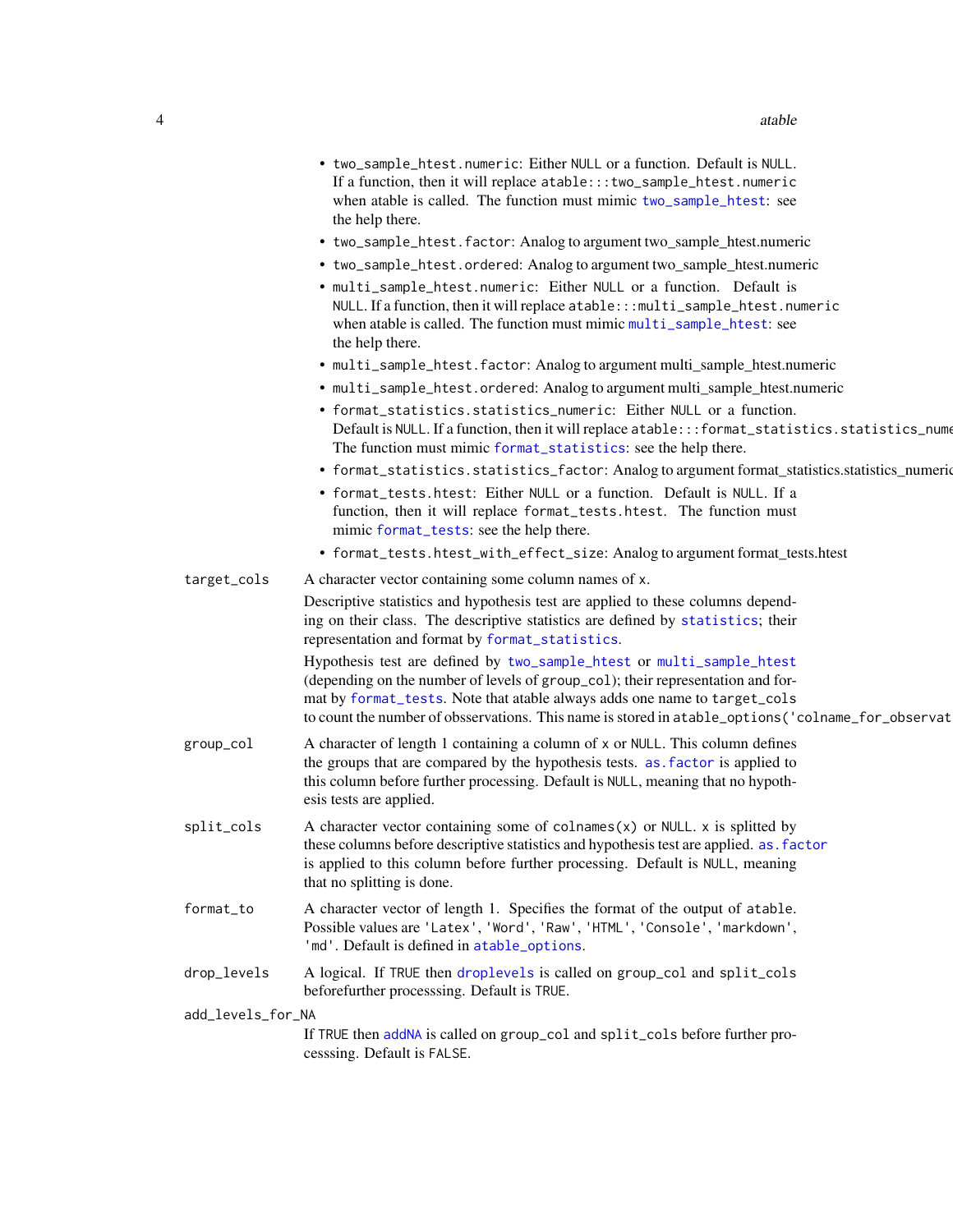#### <span id="page-4-0"></span>atable 5

| formula | A formula of the form target_cols $\sim$ group_col   split_cols. The   sepa-  |
|---------|-------------------------------------------------------------------------------|
|         | rates the group_col from the split_cols. Read the   as 'given' as in a condi- |
|         | tional probability P(target_cols   split_cols). target_cols and split_cols    |
|         | may contain multiple names separated by +. group_col must be a single name    |
|         | if given. group_col and split_cols may be omitted and can be replaced by 1    |
|         | in this case. The $\vert$ may also be omitted if no split_cols are given.     |
| data    | Passed to $atable(x = data, )$ .                                              |
|         |                                                                               |

#### Value

Results depend on format\_to:

- 'Raw': A list with two elemtents called 'statistics\_result' and 'tests\_result', that contain all results of the descriptve statistics and the hypothesis tests. This format useful, when extracting a specific result unformated (when format\_to is not 'Raw' all numbers are also returned, but as rounded characters for printing and squeezed into a data.frame).
	- 'statistics\_result': contains a data.frame with colnames c(split\_cols,group\_col,target\_cols. split\_cols and group\_col retain their original values (now as factor). target\_cols contain lists with the results of function [statistics](#page-22-1). As the result of function statistics is also a list, target\_cols contain lists of lists.
	- 'tests\_result': has the same structure as 'statistics\_result', but contains the results of [two\\_sample\\_htest](#page-26-1) and [multi\\_sample\\_htest](#page-17-1). Note that tests\_result only exists if split\_cols is not NULL.
- 'Word': A data.frame. Column atable\_options('colname\_for\_group') contains all combinations of the levels of split\_cols and the names of the results of function [format\\_statistics](#page-11-1). Further columns are the levels of group\_col the names of the results of format\_tests. The levels of split\_cols and the statistics are arranged vertically. The hypothesis test are arranged horizontally.
- 'HTML': Same as for format\_to = 'Word' but a different character indents the first column. #'
- 'Console': Meant for printing in the R console for interactive analysis. Same as for format\_to = 'Word' but a different character indents the first column.
- 'Latex': Same as for format to = 'Word' but a different character indents the first column and with [translate\\_to\\_LaTeX](#page-25-1) applied afterwards.

#### Methods (by class)

- data.frame: applies descriptive statistics and hypothesis tests, arranges the results for printing.
- formula: parses the formula and passes its parts to atable.

#### Examples

```
# See vignette for more examples:
```

```
# utils::vignette('atable_usage', package = 'atable')
```
# Analyse datasets::ToothGrowth: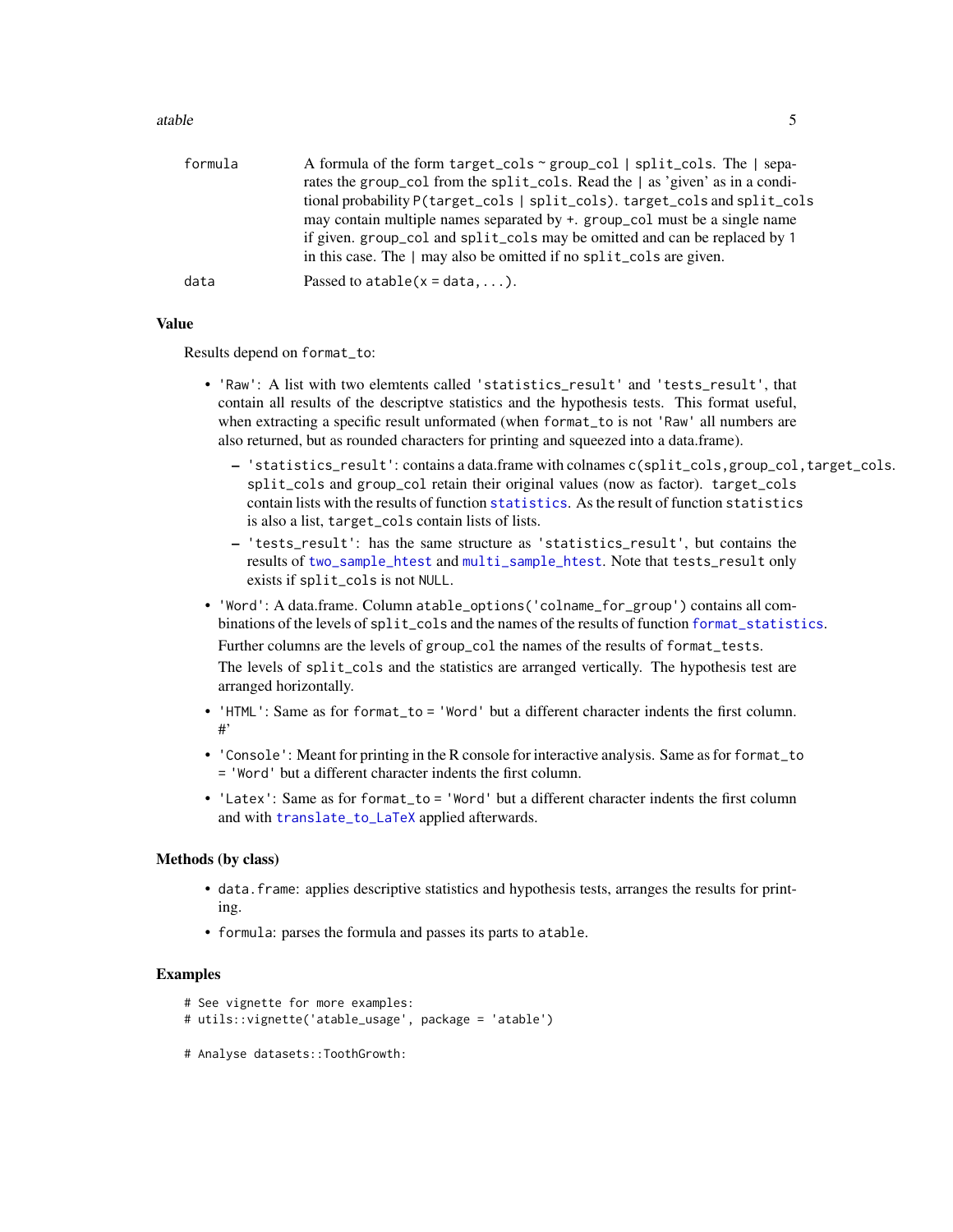```
# Length of tooth for each dose level and delivery method:
atable::atable(datasets::ToothGrowth,
 target_cols = 'len',
 group_col = 'supp',
 split_cols = 'dose',
 format_to = 'Word')
# Print in .docx with e.g. flextable::regulartable and officer::body_add_table
# Analyse datasets::ChickWeight:
# Weight of chickens for each time point and diet:
atable(weight ~ Diet | Time, datasets::ChickWeight, format_to = 'Latex')
# Print as .pdf with e.g. Hmisc::latex
# Analyse atable::test_data:
atable(Numeric + Logical + Factor + Ordered ~ Group | Split1 + Split2,
 atable::test_data, format_to = 'HTML')
# Print as .html with e.g. knitr::kable and options(knitr.kable.NA = '')
# Modify atable: calculate median and MAD for numeric variables
new\_stats \leq function(x, ...) {list(Median = median(x, na.rm = TRUE),
                                    MAD = mad(x, na.rm = TRUE))atable(atable::test_data,
      target_cols = c('Numeric', 'Numeric2'),
      statistics.numeric = new_stats,
      format_to = 'Console')
# Print in Console with format_to = 'Console'.
# Analyse mtcars and add labels and units of via package Hmisc
mtcars <- within(datasets::mtcars, {gear <- factor(gear)})
# Add labels and units.
attr(mtcars$mpg, 'alias') = 'Consumption [Miles (US)/ gallon]'
Hmisc::label(mtcars$qsec) = 'Quarter Mile Time'
units(mtcars$qsec) = 's'
# apply atable
atable::atable(mpg + hp + gear + qsec ~ cyl ~|~ vs,mtcars,
               format_to = 'Console')
```
<span id="page-5-1"></span>atable\_options *Set or get options*

#### Description

Set or get options for the atable-package via the [settings](#page-0-0) package.

#### Usage

atable\_options(...)

<span id="page-5-0"></span>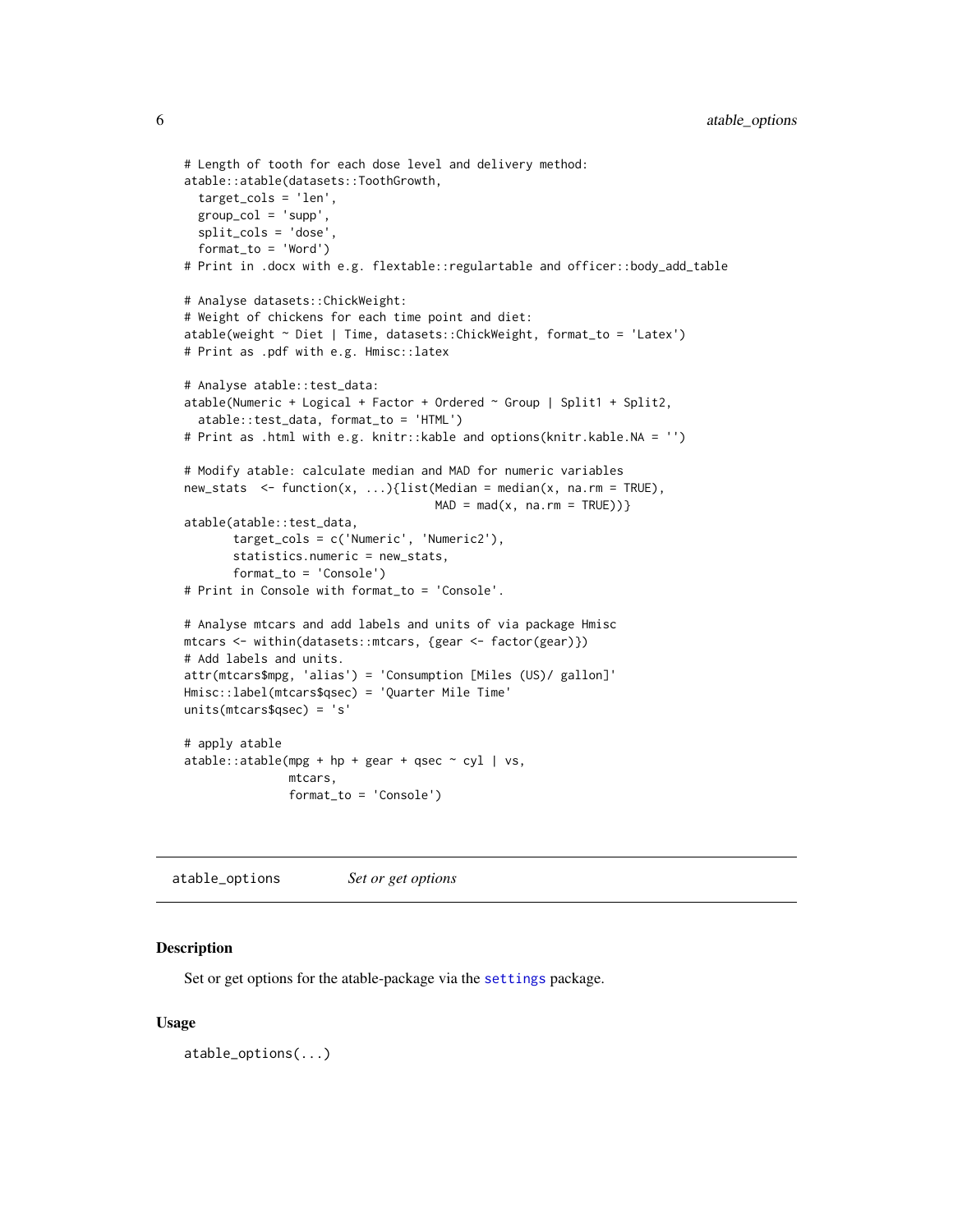#### <span id="page-6-0"></span>atable\_options 7

#### Arguments

... Option names to retrieve option values or [key]=[value] pairs to set options.

#### Details

These options control some aspects of the atable package.

For restoring the default values see [atable\\_options\\_reset](#page-8-1).

#### Supported options

The following options are supported:

- replace\_NA\_by: A character with length 1, or NULL. Default is 'missing'. Used in function [replace\\_NA](#page-19-1). This character will show up in the results of [atable](#page-2-1), so it can be modified.
- colname\_for\_variable: A character with length 1. Default is 'variable\_\_\_'. Used in function add\_name\_to\_tests and add\_name\_to\_statistics. This character will not show up in the results and is only used internally for intermediate data.frames. There may be name clashes with user-supplied data.frames; so modification may be necessary.
- colname\_for\_observations: A character with length 1. Default is 'Observations'. Used in function add\_observation\_column. This character will show up in the results of [atable](#page-2-1), so it can be modified. There may be name clashes with user-supplied data.frames; so modification may be necessary.
- labels\_TRUE\_FALSE: A character of length 2. Default is  $c('yes', 'no')$ . Currently used in function statistics.logical (see [statistics](#page-22-1)) to cast logical to factor. TRUE is mapped to labels\_TRUE\_FALSE[1] and FALSE to labels\_TRUE\_FALSE[2]. This characters may show up in the results of [atable](#page-2-1), so it can be modified.
- labels\_Mean\_SD: A character length 1. Default is 'Mean (SD)'. Currently used in function [format\\_statistics](#page-11-1) as a name for the mean and standard deviation of numeric variables. This character may show up in the results of [atable](#page-2-1), so it can be modified.
- labels\_valid\_missing: A character length 1. Default is 'valid (missing)'. Currently used in function [format\\_statistics](#page-11-1) as a name for the number of valid and missing values of numeric variables. This character may show up in the results of [atable](#page-2-1), so it can be modified.
- format\_to: A character length 1. Default is 'Latex'. Currently used in function [atable](#page-2-1).
- colname\_for\_group: A character of length 1. Default is 'Group'. This character will show up in the results of [atable](#page-2-1). This column will contain all values of DD[split\_cols] and DD[target\_cols].
- colname\_for\_value: A character of length 1. Default is 'value'. This character shows up in the results of [atable](#page-2-1) when group\_col is NULL. The column will contain the results of the [statistics](#page-22-1).
- statistics.numeric: Either NULL or a function. Default is NULL. If a function, then it will replace atable:::statistics.numeric when atable is called. The function must mimic [statistics](#page-22-1): see the help there.
- statistics.factor: Analog to argument statistics.numeric.
- statistics.ordered: Analog to argument statistics.numeric.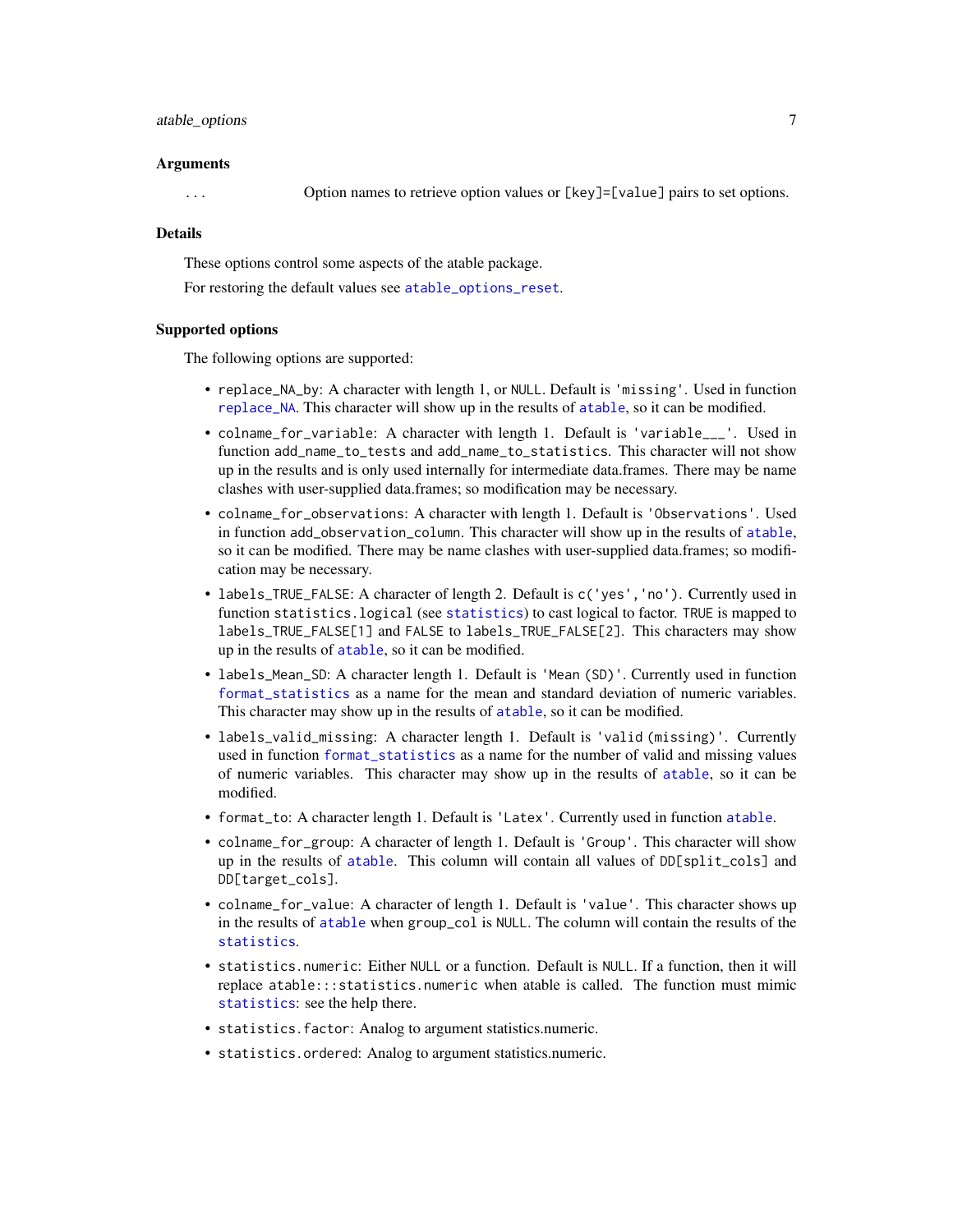- <span id="page-7-0"></span>• two\_sample\_htest.numeric: Either NULL or a function. Default is NULL. If a function, then it will replace atable:::two\_sample\_htest.numeric when atable is called. The function must mimic [two\\_sample\\_htest](#page-26-1): see the help there.
- two\_sample\_htest.factor: Analog to argument two\_sample\_htest.numeric
- two\_sample\_htest.ordered: Analog to argument two\_sample\_htest.numeric
- multi\_sample\_htest.numeric: Either NULL or a function. Default is NULL. If a function, then it will replace atable:::multi\_sample\_htest.numeric when atable is called. The function must mimic [multi\\_sample\\_htest](#page-17-1): see the help there.
- multi\_sample\_htest.factor: Analog to argument multi\_sample\_htest.numeric
- multi\_sample\_htest.ordered: Analog to argument multi\_sample\_htest.numeric
- format\_statistics.statistics\_numeric: Either NULL or a function. Default is NULL. If a function, then it will replace atable:::format\_statistics.statistics\_numeric. The function must mimic [format\\_statistics](#page-11-1): see the help there.
- format\_statistics.statistics\_factor: Analog to argument format\_statistics.statistics\_numeric
- format\_tests.htest: Either NULL or a function. Default is NULL. If a function, then it will replace format\_tests.htest. The function must mimic [format\\_tests](#page-12-1): arguments are x and the ellipsis ... . Result is a data.frame with 1 rows and unique colnames.
- format\_tests.htest\_with\_effect\_size: Analog to argument format\_tests.htest
- format\_p\_values: A function with one argument returning a character with same length as the argument. This functions is called by [format\\_tests](#page-12-1) to produce printable p-values.
- format\_percent: A function with one argument returning a character with same length as the argument. This functions is called by [format\\_statistics](#page-11-1) for factors to produce printable percentages.
- format\_numbers: A function with one argument returning a character with same length as the argument. This functions is called by [format\\_statistics](#page-11-1) and [format\\_tests](#page-12-1) for number, that are not p-values or percentages.
- digits: 2. How many digits a number should have in the table. Used by format\_percent and format\_percent and passed to [format](#page-0-0).
- get\_alias.default: A function with one argument x and ... returning a character or NULL. This functions is called by get\_alias and create\_alias\_mapping to retrieve alternative Variable names to print in the table.
- get\_alias.labelled: A function with one argument x and ..., that must return a character. This functions is called by get\_alias on the columns that have class labelled.
- modifiy\_colnames\_without\_alias: A function with one argument x and ... returning a character. This functions is called by create\_alias\_mapping on the columns that have is.NULL(get\_alias(x)).

#### Examples

```
atable_options() # show all options
atable_options('replace_NA_by' = 'no value') # set a new value
atable_options('replace_NA_by') # return the new value
```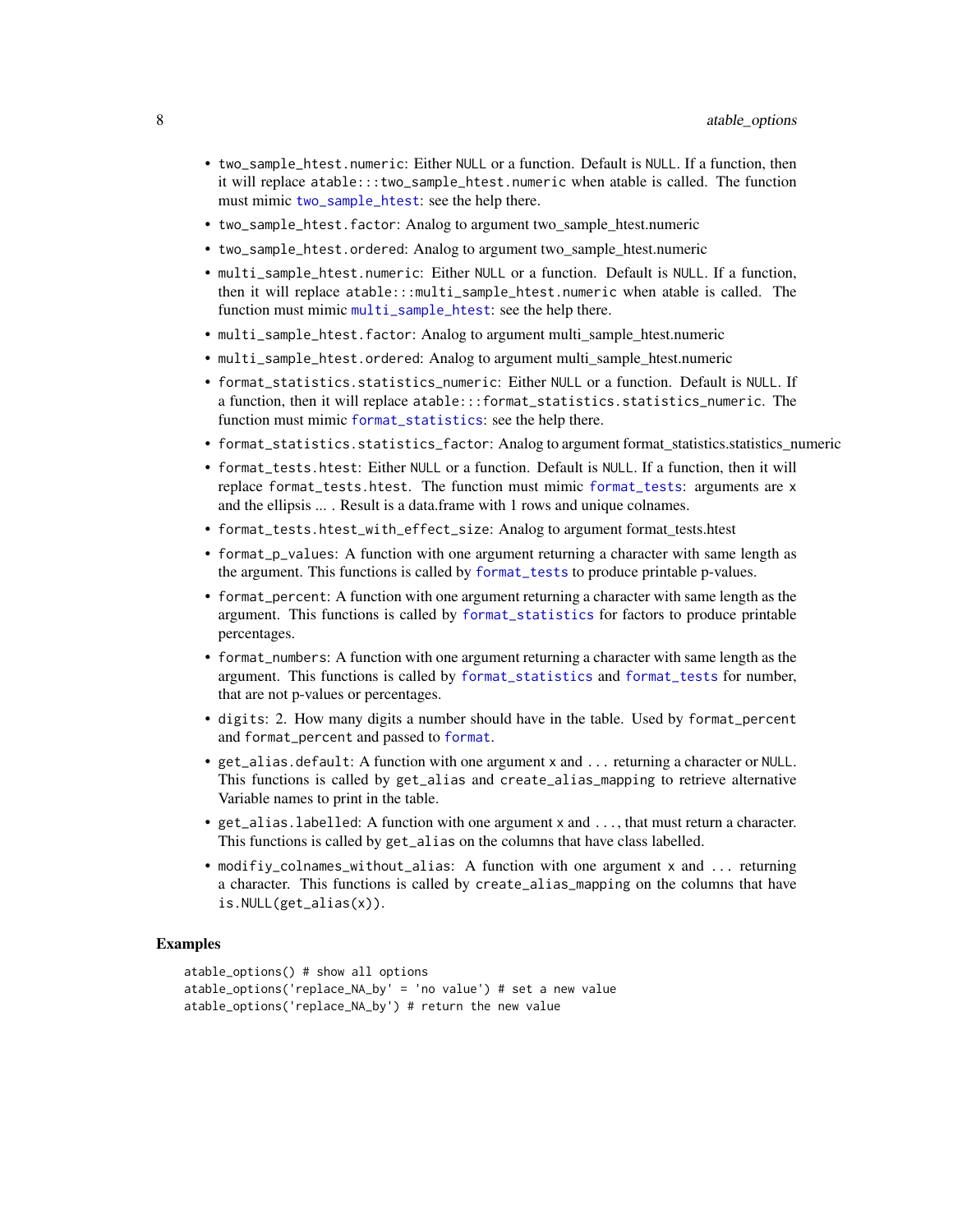<span id="page-8-1"></span><span id="page-8-0"></span>atable\_options\_reset *Reset atable\_options to default*

#### Description

Does as the name implies. See also [atable\\_options](#page-5-1).

#### Usage

```
atable_options_reset()
```
#### Examples

```
atable_options('replace_NA_by') # show options
atable_options('replace_NA_by' = 'foo bar') # set a new value
atable_options('replace_NA_by') # show options
atable_options_reset() # restore all defaults
atable_options('replace_NA_by') # as before
```
atable\_package *atable: Create Tables for Reporting Clinical Trials*

#### Description

The packages provides functions for descriptive statistics and hypothesis tests, and arranging the results for printing.

#### Details

The main function is [atable](#page-2-1). See documentation there.

<span id="page-8-2"></span>check\_format\_statistics

*Checks the output of function format\_statistics*

#### Description

Checks the output of function [format\\_statistics](#page-11-1).

#### Usage

check\_format\_statistics(x)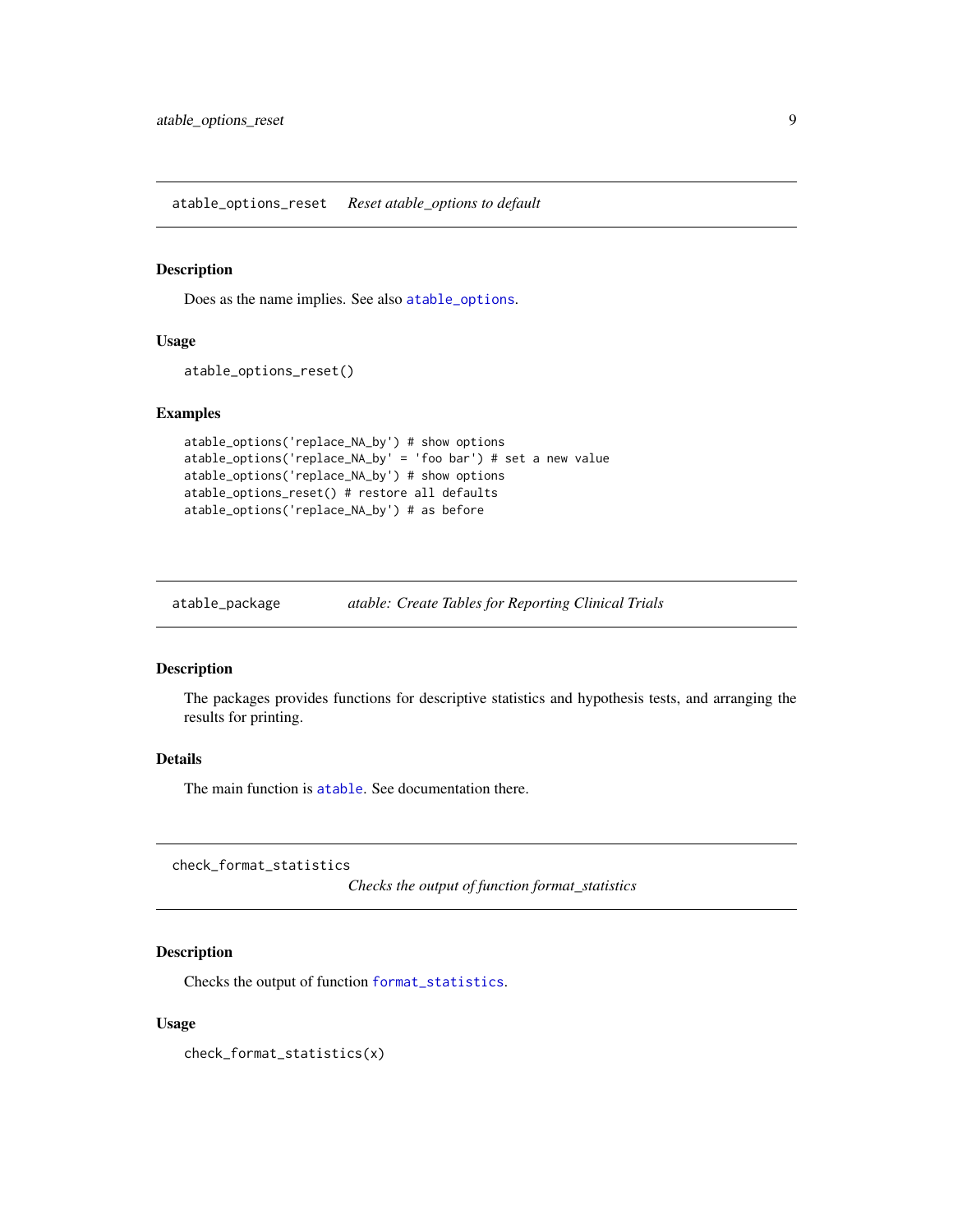#### Arguments

x Result of function format\_statistics.

#### Value

TRUE if x has the following properties: x is a non-empty data.frame with 2 columns called 'tag' and 'value'. Column 'tag' has class factor and no duplicates. Column 'value' is a character. Else throws an error.

<span id="page-9-1"></span>check\_format\_tests *Checks the output of functions format\_test*

#### Description

Checks the output of function [format\\_tests](#page-12-1).

#### Usage

check\_format\_tests(x)

#### Arguments

x Result of function format\_tests.

#### Value

TRUE if x has the following properties:  $x$  is a data.frame with exactly one row and with unique colnames. Else throws an error.

<span id="page-9-2"></span>check\_statistics *Checks the output of function statistics*

#### Description

Checks the output of function [statistics](#page-22-1).

#### Usage

```
check_statistics(x)
```
#### Arguments

x Result of function statistics.

#### Value

TRUE if x has the following properties:  $x$  is a named list with length  $> 0$ . The names of the list must not have duplicates. The names may contain NA. Else an error.

<span id="page-9-0"></span>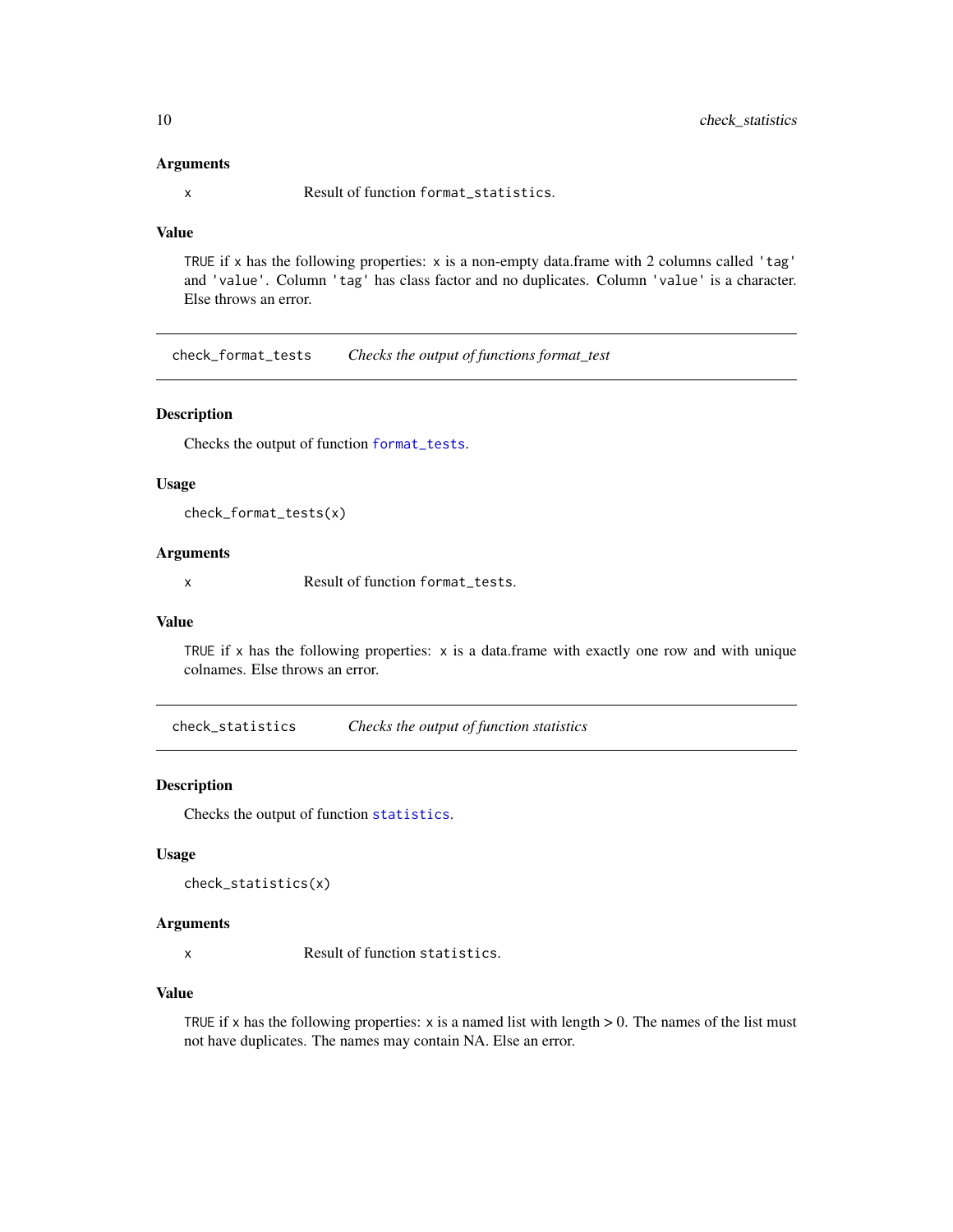<span id="page-10-1"></span><span id="page-10-0"></span>check\_tests *Checks the output of functions two\_sample\_htest and multi\_sample\_htest*

#### Description

Checks the output of function [two\\_sample\\_htest](#page-26-1) and [multi\\_sample\\_htest](#page-17-1).

#### Usage

```
check_tests(x)
```
#### Arguments

x Result of function two\_sample\_htest or multi\_sample\_htest.

#### Value

TRUE if x has the following properties:  $x$  is a named list with length  $> 0$ . The names of the list must not have duplicates. The names may contain NA. Else an error.

Most hypothesis-test-functions in R like t. test or chisq. test return an object of class htest. This object passes this checks. Additional fields can be added to these objects and they will still pass this check.

create\_alias\_mapping *Get Aliases of column names*

#### **Description**

Column names of data.frame in atable must have syntactically valid colnames, see [is\\_syntactically\\_valid\\_name](#page-16-1). So no blanks or special characters allowed. But Reporting in human readable language needs special characters. These functions here allow atable to handle arbitrary character for pretty printing.

#### Usage

```
create_alias_mapping(DD, ...)
```
#### Arguments

... Passed from and to other methods.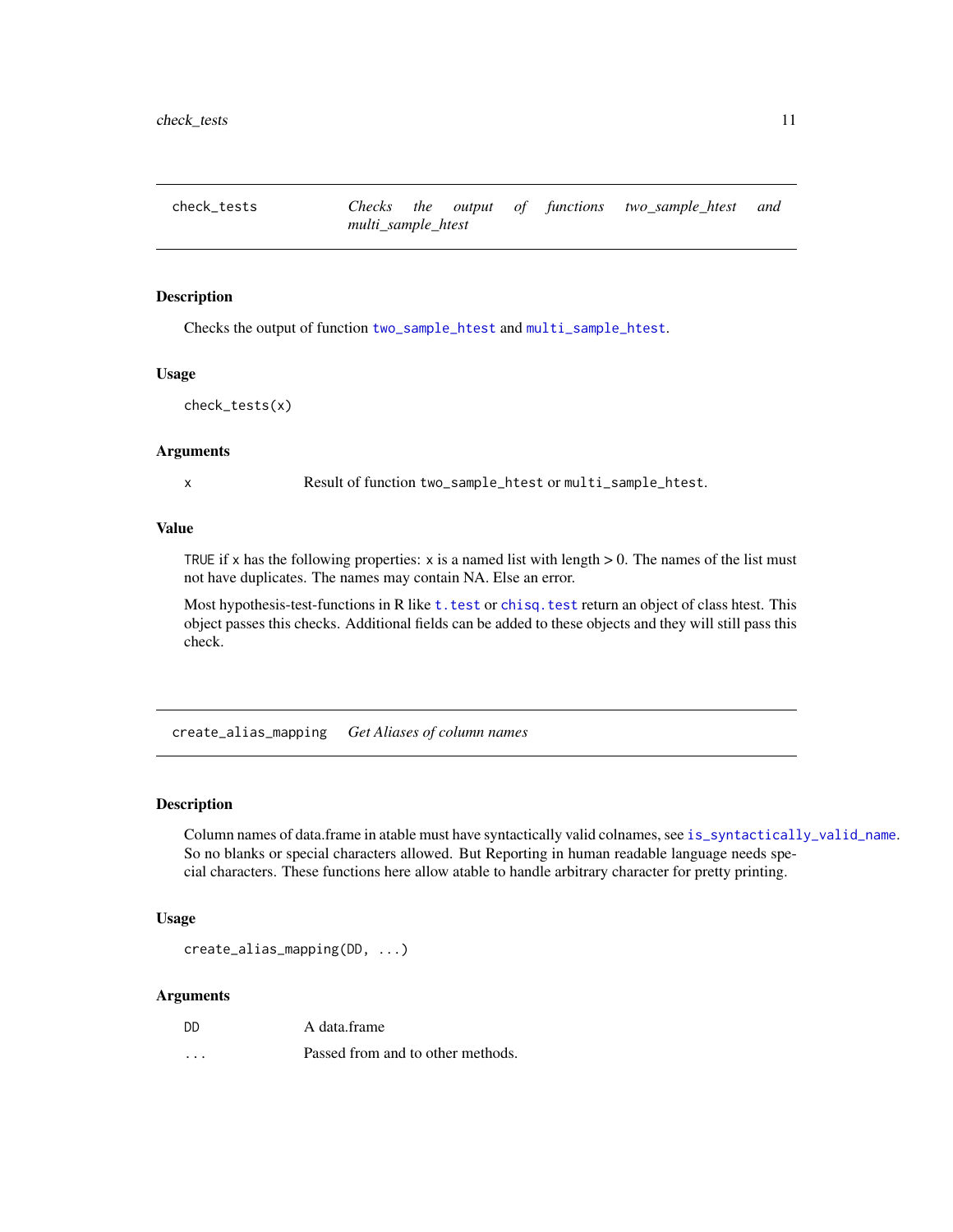#### <span id="page-11-0"></span>Details

We use [attributes](#page-0-0) here, to assign alternative names to columns. Also class labelled created by Hmisc's [label](#page-0-0) is supported.

See create\_alias\_mapping for the function that does the actual work.

If no aliases are found, then underscores in the column names of DD will be replaced by blanks. See Examples in ?atable.

#### Value

create\_alias\_mapping returns a data.frame with two columns old and new and as many rows as DD has columns. Column old contains the original column names of DD and column new their aliases.

<span id="page-11-1"></span>format\_statistics *Format statistics*

#### Description

The results of function statistics must be formated before printing. format\_statistics does this.

#### Usage

```
format_statistics(x, ...)
## S3 method for class 'statistics_numeric'
format_statistics(x, format_statistics.statistics_numeric = NULL, ...)
## S3 method for class 'statistics_factor'
format_statistics(x, format_statistics.statistics_factor = NULL, ...)
## S3 method for class 'statistics_count_me'
format_statistics(x, ...)
## Default S3 method:
format_statistics(x, ...)
```
#### Arguments

```
x An object.
                 Passed from and to other methods.
format_statistics.statistics_numeric
                 Either NULL or a function. Default is NULL. If a function, then it will replace
                 atable:::format_statistics.statistics_numeric. The function must mimic
                 format_statistics: arguments are x and the ellipsis ... . Result is a non-empty
                 data.frame with 2 columns called 'tag' and 'value'.
format_statistics.statistics_factor
                 Analog to argument format_statistics.statistics_numeric
```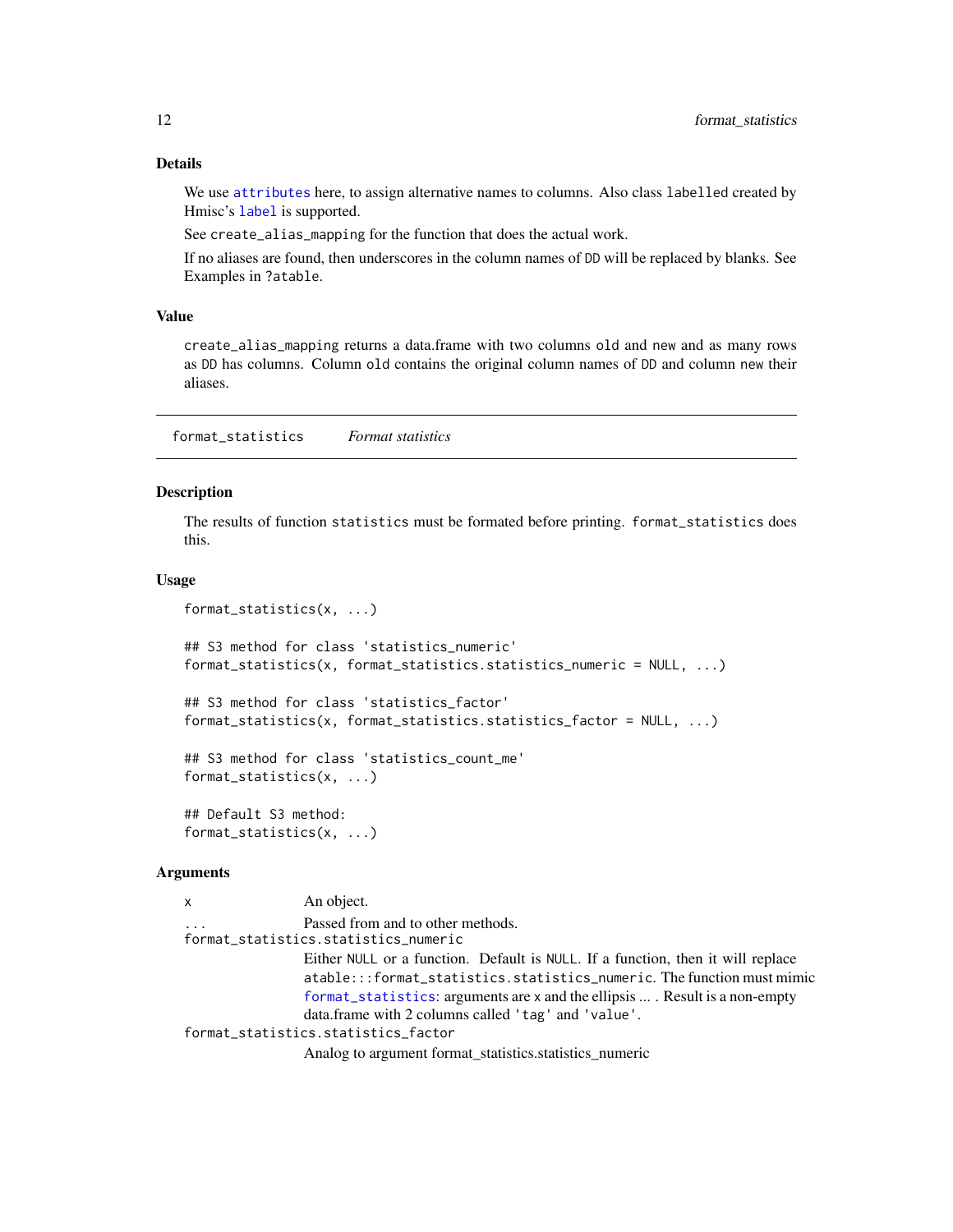#### <span id="page-12-0"></span>format\_tests 13

#### Details

This function defines which statistics are printed in the final table and how they are formated.

The format depends on the class x. See section methods.

If you are not pleased with the current format you may alter these functions. But you must keep the original output-format, see section Value. Function [check\\_format\\_statistics](#page-8-2) checks if the output of statistics is suitable for further processing.

#### Value

A non-empty data.frame with 2 columns called 'tag' and 'value'. Column 'tag' has class factor and no duplicates. Column 'value' is a character. See also function [check\\_format\\_statistics](#page-8-2).

#### Methods (by class)

- statistics\_numeric: Defines how to format class statistics\_numeric. Returns a data.frame with 2 rows. Column 'tag' contains 'Mean\_SD' and 'valid\_missing'. Column 'value' contains two values: first value is the rounded mean and standard deviation, pasted them together. The standard deviation is bracketed. Second value is the number of non-missing and missing values pasted together. The number of missing values is bracketed.
- statistics\_factor: Defines how to format class statistics\_factor. Returns a data.frame. Column 'tag' contains all names of x. Column 'value' contains the percentages and the total number of values in brackets.
- statistics\_count\_me: Defines how to format class statistics\_count\_me. Returns a data.frame. Column 'tag' contains the empty character ''. The empty character is choosen because colname\_for\_observations already appears in the final table. Column 'value' contains the number of observations. See also 'colname\_for\_observations' in [atable\\_options](#page-5-1).
- default: Returns a data.frame. Column 'tag' contains all names of x. Column 'value' contains all elements of x, rounded by [format](#page-0-0).

<span id="page-12-1"></span>format\_tests *Formats hypothesis test results*

#### Description

The results of function [two\\_sample\\_htest](#page-26-1) and [multi\\_sample\\_htest](#page-17-1) must be formated before printing. format\_tests does this.

#### Usage

```
format_tests(x, ...)
## S3 method for class 'htest'
format_tests(x, format_tests.htest = NULL, ...)
## S3 method for class 'htest_with_effect_size'
```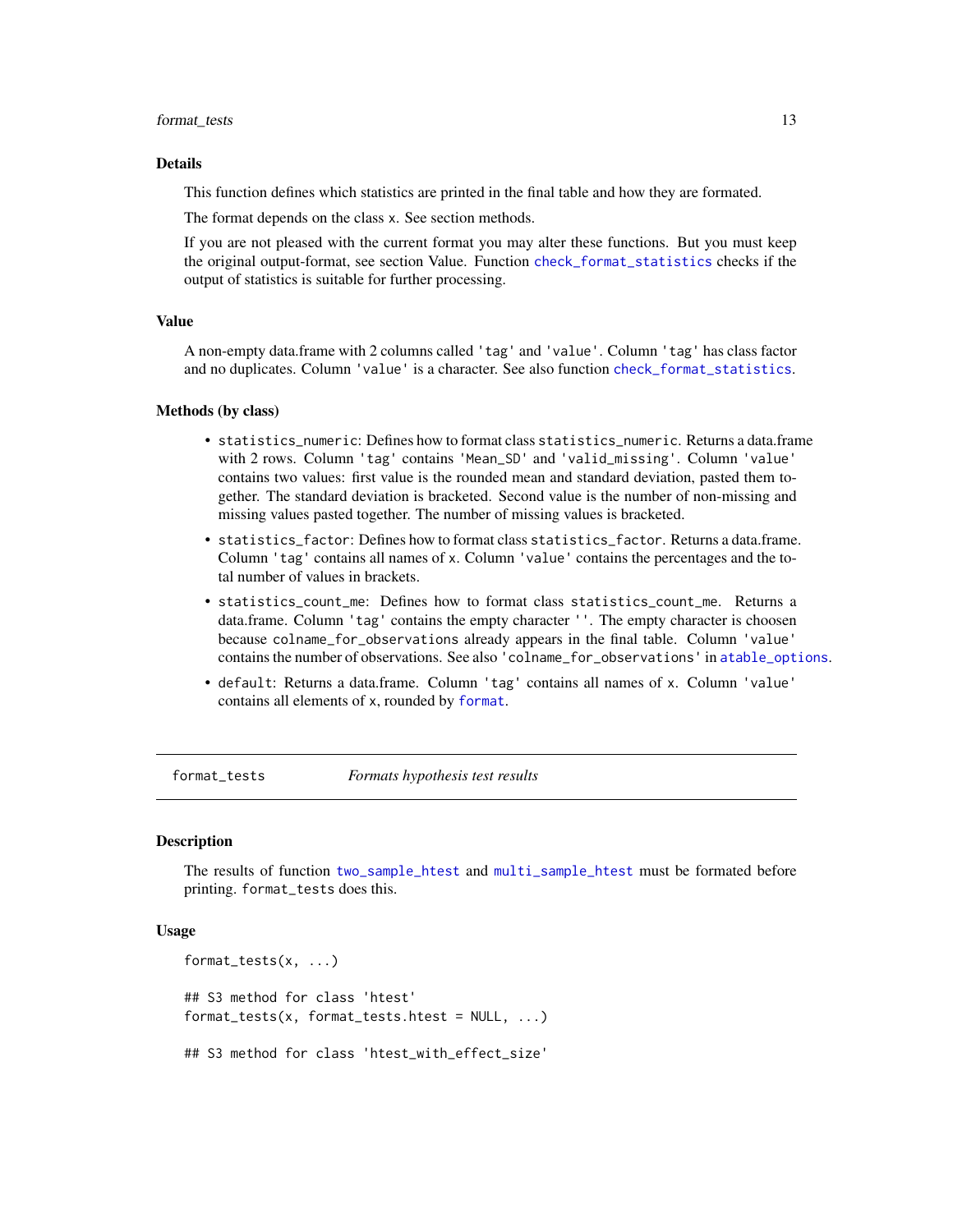```
format_tests(x, format_tests.htest_with_effect_size = NULL, ...)
```

```
## Default S3 method:
format_tests(x, ...)
```
#### Arguments

x An object. ... Passed from and to other methods. format\_tests.htest Either NULL or a function. Default is NULL. If a function, then it will replace format\_tests.htest. The function must mimic [format\\_tests](#page-12-1): arguments are x and the ellipsis ... . Result is a data.frame with 1 rows and unique colnames. format\_tests.htest\_with\_effect\_size

Analog to argument format\_tests.htest

#### Details

This function defines which test results are printed in the final table and how they are formated.

The format depends on the class x. See section methods.

If you are not pleased with the current format you may alter these functions. But you must keep the original output-format, see section Value. Function [check\\_format\\_tests](#page-9-1) checks if the output of format\_tests is suitable for further processing.

#### Value

A non-empty data.frame with one row. See also function [check\\_format\\_tests](#page-9-1).

#### Methods (by class)

- htest: Defines how to format class htest. Returns a data.frame with 1 rows. Column p contains the p-value of the x.
- htest\_with\_effect\_size: Defines how to format class htest\_with\_effect\_size. Returns a data.frame with 1 rows. Column p contains the p-value of the x. Column stat contains the teststatistic. Column Effect Size (CI) contains a effect size and its 95% Confidence interval.
- default: Tries to cast to data.frame with one row. Uses the names of the list as colnames.

get\_alias *Get Aliases of column names*

#### **Description**

Retrieves attributes label and units of class labelled and attribute alias otherwise.

<span id="page-13-0"></span>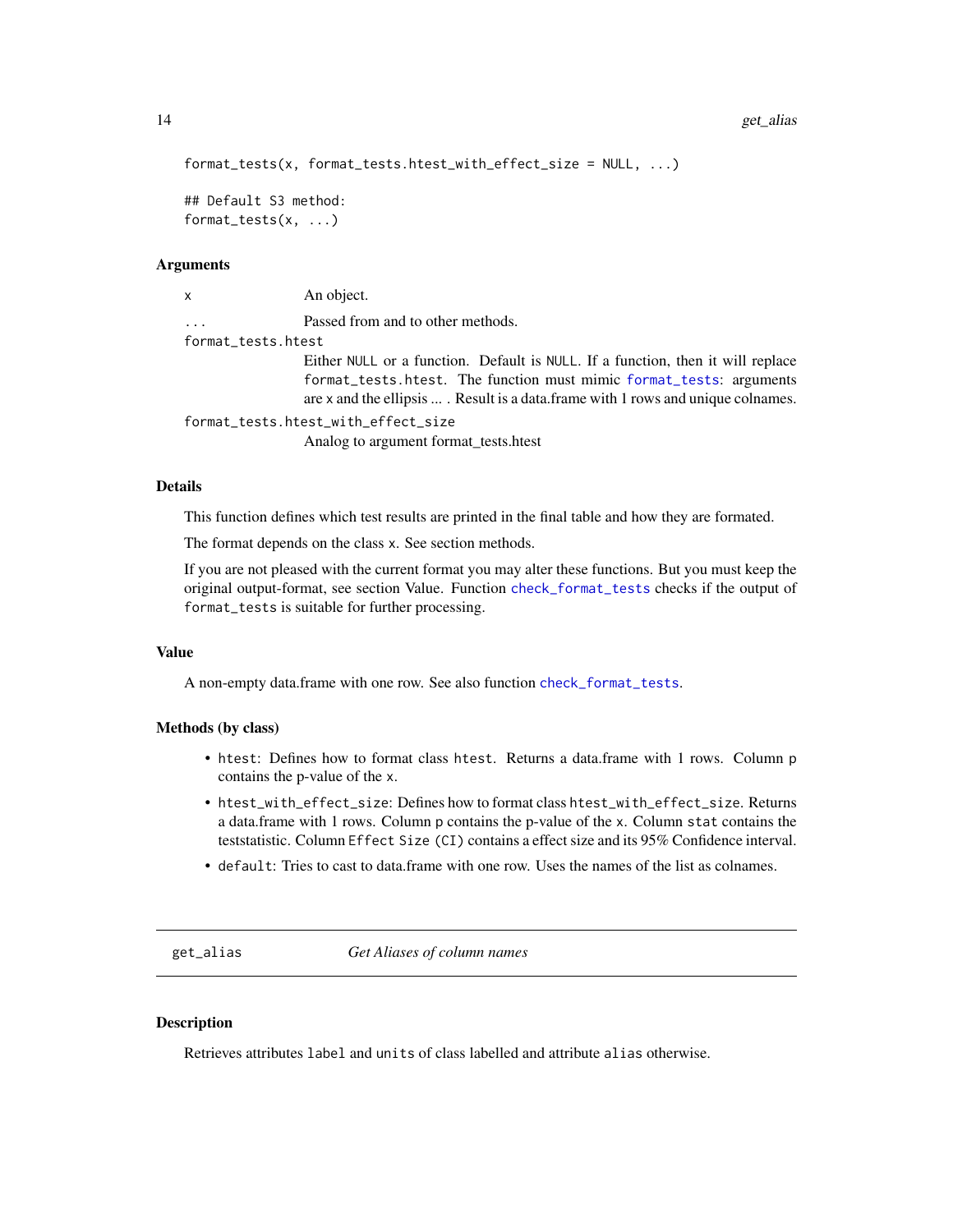#### <span id="page-14-0"></span>get\_alias 15

#### Usage

```
get_alias(x, ...)
## S3 method for class 'labelled'
get_alias(x, ...)
## Default S3 method:
get_alias(x, ...)
## S3 method for class 'data.frame'
get\_alias(x, ...)## S3 method for class 'list'
get\_alias(x, ...)
```
#### Arguments

| $\mathsf{x}$ | An object. Aliases will be retrieved of x. |
|--------------|--------------------------------------------|
| $\cdot$      | Passed from and to other methods.          |

#### Details

We use [attributes](#page-0-0) here, to assign alternative names to columns. Also class labelled created by Hmisc's [label](#page-0-0) is supported.

This is a workhorse function, see create\_alias\_mapping for the high level function

#### Value

For atomic vectors a character of NULL; for non-atomic vectors the results of get\_alias applied to its elements.

#### Methods (by class)

- labelled: Retrieve attributes label and units, if available. Units are bracketed by '[]'. See also [label](#page-0-0) and [units](#page-0-0). The user may alter this method via [atable\\_options](#page-5-1), see help there. xxx
- default: Retrieve attribute alias via [attr](#page-0-0). This attribute may be an arbitrary character. If there is no attribute alias, then get\_alias.default returns NULL.
- data.frame: Calls get\_alias on every column.
- list: Calls get\_alias on every element of the list.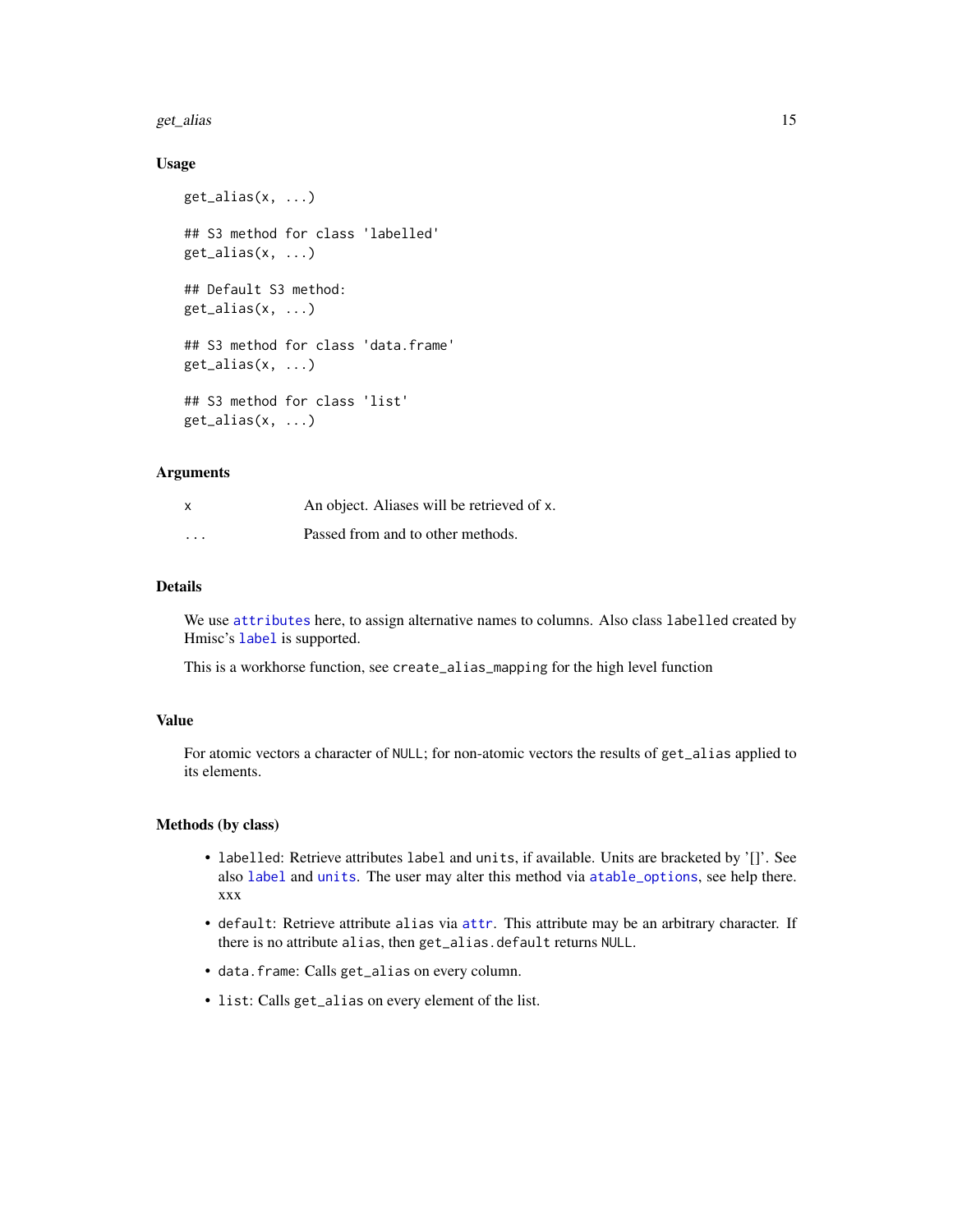<span id="page-15-0"></span>indent\_data\_frame *Indents data.frames*

#### Description

Indents data.frames for printing them as tables.

#### Usage

```
indent_data_frame(
 DD,
 keys,
  values = setdiff(colnames(DD), keys),
  character_empty = "",
  numeric_empty = NA,
  indent_character = "\\quad",
  colname_indent = "Group"
)
```
#### Arguments

| <b>DD</b>        | A data frame. Should be sorted by keys with keys[1] varying slowest and<br>keys[length(keys)] varying fastest.                                          |
|------------------|---------------------------------------------------------------------------------------------------------------------------------------------------------|
| keys             | A character. Subset of colnames (DD) with length (keys) > = 2. The combina-<br>tion of keys must be unique. DD[keys] must be class character or factor. |
| values           | A character. Subset of colnames (DD). DD [keys] must be class character, factor<br>or numeric.                                                          |
| character_empty  |                                                                                                                                                         |
|                  | A character. Default ". This character will be put in the new lines in class<br>character columns.                                                      |
| numeric_empty    | A numeric. Default NA. This character will be put in the new lines in class<br>numeric columns.                                                         |
| indent_character |                                                                                                                                                         |
|                  | A character, character for one indent. Default is '\quad' (meant for latex). Can<br>also be ' ' for Word.                                               |
|                  | colname_indent A character. Default 'Group'. Name of the new column with the indented keys.                                                             |

#### Details

Squeeze multiple key-columns into one column and indents the values accordingly. Adds new lines with the indented keys to the data.frame. Meant for wide tables that need to be narrower and more 'readable' Meant for plotting with e.g. xtable::xtable or Hmisc::latex or officer::body\_add\_table. Look at the examples for a more precise description. Meant for left-aligned columns. Thats why the indent\_character is inserted to the left of the original values.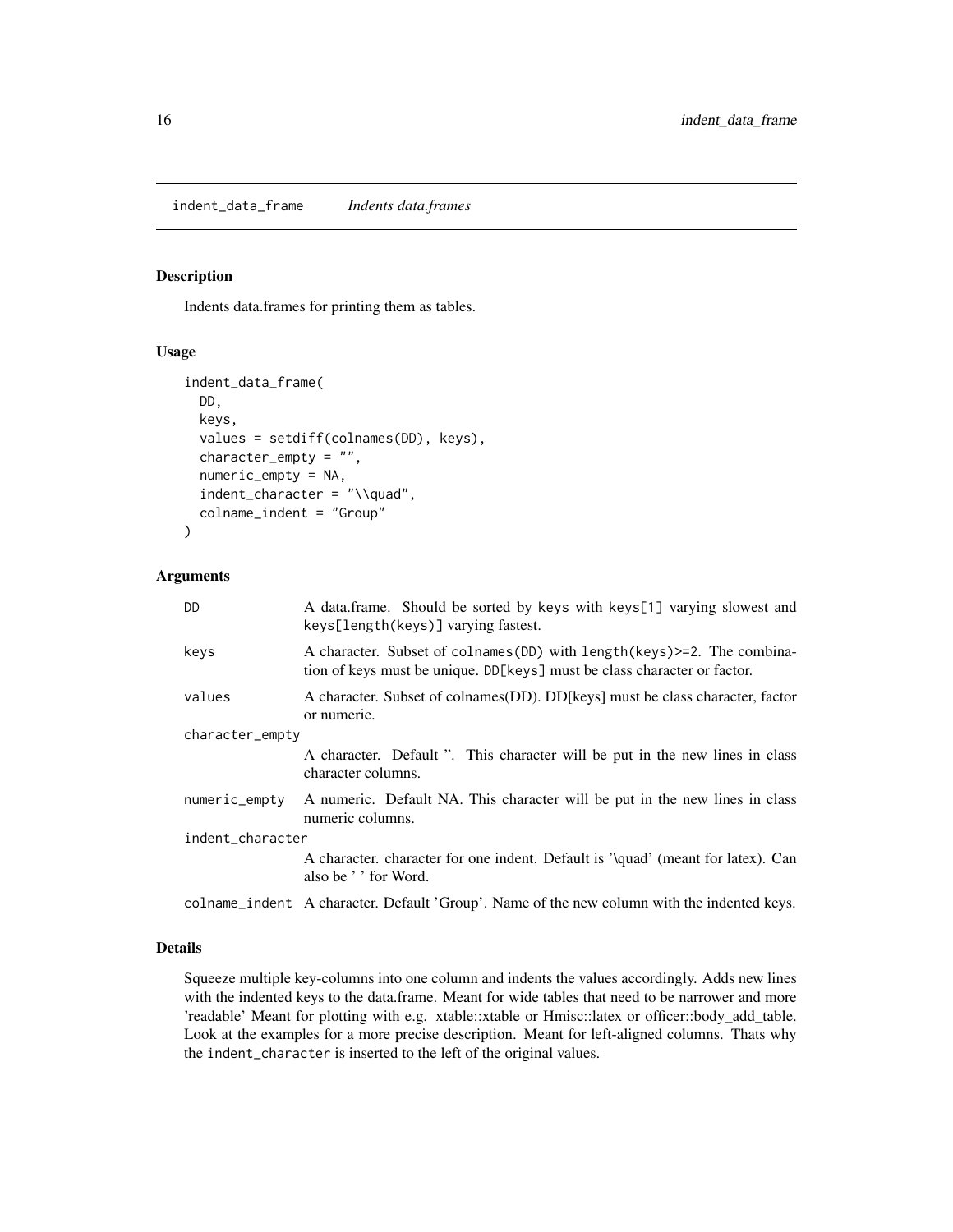#### <span id="page-16-0"></span>Value

A data.frame. Columns: c(colname\_indent,values). Column colname\_indent contains all combination of DD[keys], but now indented and squeezed in this column and casted to character. Columns 'values' contain all values of DD[values] unchanged. Number of rows is sum(cumprod(nlevels(DD[keys]))).

#### Examples

```
DD \leftarrow expand.grid(Arm = paste0('Arm ', c(1,2,4)),
                Gender = c('Male', 'Female'),
                Haircolor = c('Red', 'Green', 'Blue'),
                Income = c('Low', 'Med', 'High'), stringsAsFactors = TRUE)
DD <- doBy::orderBy(~ Arm + Gender + Haircolor + Income, DD)
DD$values1 <- runif(dim(DD)[1])
DD$values2 <- 1
DD$values3 <- sample(letters[1:4], size = nrow(DD), replace = TRUE)
keys = c('Arm', 'Gender', 'Haircolor', 'Income')
values = c('values1', 'values2', 'values3')
## Not run:
DDD <- indent_data_frame(DD, keys, indent_character = ' ')
# print both:
Hmisc::latex(DD,
      file = '',
      longtable = TRUE,
      caption = 'Original table',
      rowname = NULL)
Hmisc::latex(DDD,
      file = ',
      longtable = TRUE,
      caption = 'Indented table',
      rowname = NULL)
## End(Not run)
```
<span id="page-16-1"></span>is\_syntactically\_valid\_name *Checks if valid name*

#### Description

Checks for valid names by [make.names](#page-0-0), i.e.  $x$  is valid iff make.names does nothing with  $x$ .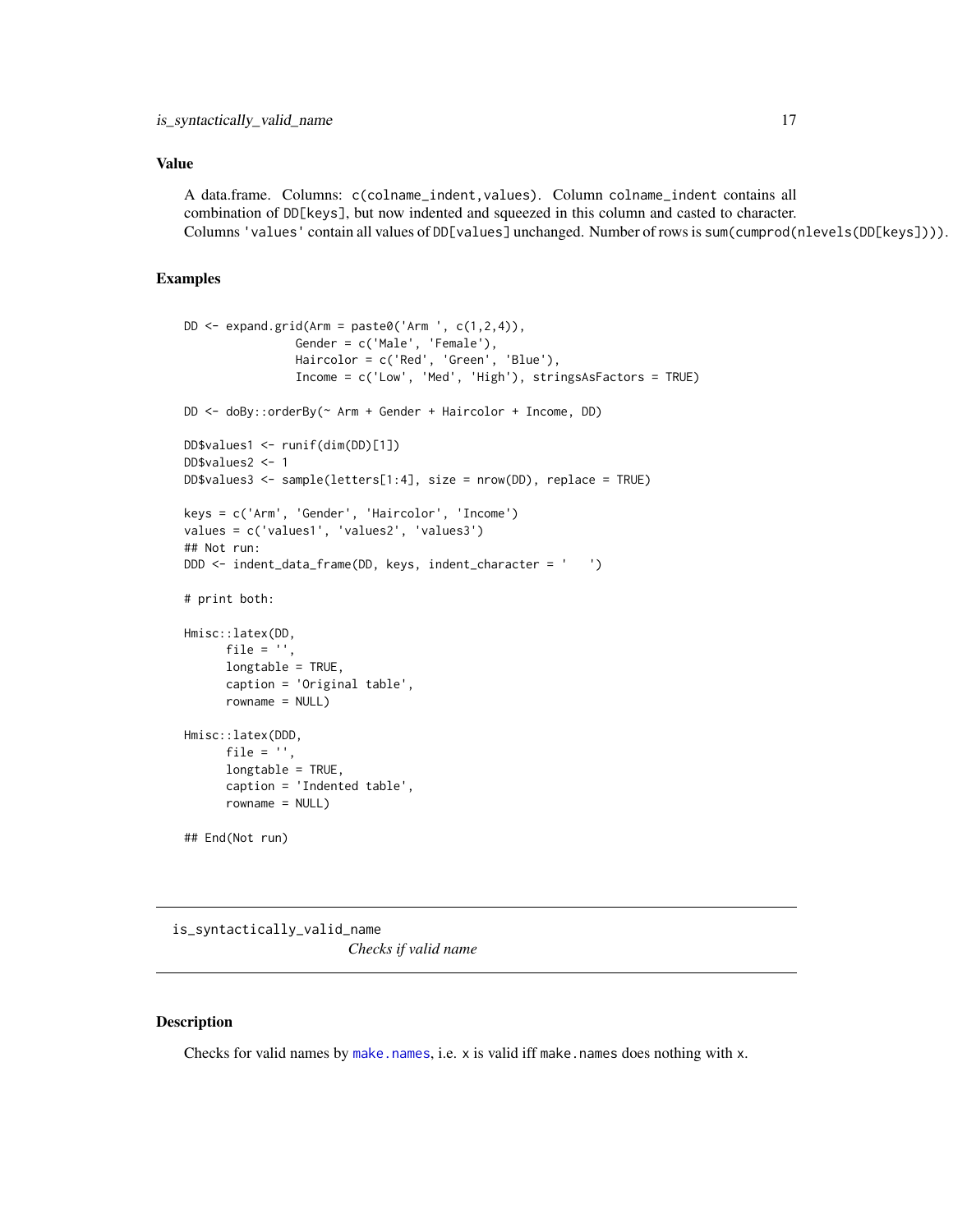#### Usage

is\_syntactically\_valid\_name(x)

#### Arguments

x An object.

#### Value

A logical with length 1. TRUE when  $x$  is a character with length  $> 0$  without duplicates and is valid. Else FALSE and a warning what's wrong.

#### Examples

```
x <- c('asdf', NA,'.na', '<y', 'asdf', 'asdf.1')
is_syntactically_valid_name(x)
is_syntactically_valid_name(x[FALSE]) # FALSE because empty
is_syntactically_valid_name(NA) # FALSE because not character
is_syntactically_valid_name(as.character(NA)) # FALSE because NA
is_syntactically_valid_name('NA') # FALSE. make.names changes 'NA' to 'NA.'
is_syntactically_valid_name(letters) # TRUE
```
<span id="page-17-1"></span>multi\_sample\_htest *Calculates multi sample hypothesis tests*

#### <span id="page-17-2"></span>**Description**

Calculates multi sample hypothesis tests depending on the class of its input.

#### Usage

```
multi_sample_htest(value, group, ...)
## S3 method for class 'logical'
multi_sample_htest(value, group, ...)
## S3 method for class 'factor'
multi_sample_htest(value, group, multi_sample_htest.factor = NULL, ...)
## S3 method for class 'character'
multi_sample_htest(value, group, ...)
## S3 method for class 'ordered'
multi_sample_htest(value, group, multi_sample_htest.ordered = NULL, ...)
## S3 method for class 'numeric'
multi_sample_htest(value, group, multi_sample_htest.numeric = NULL, ...)
```
<span id="page-17-0"></span>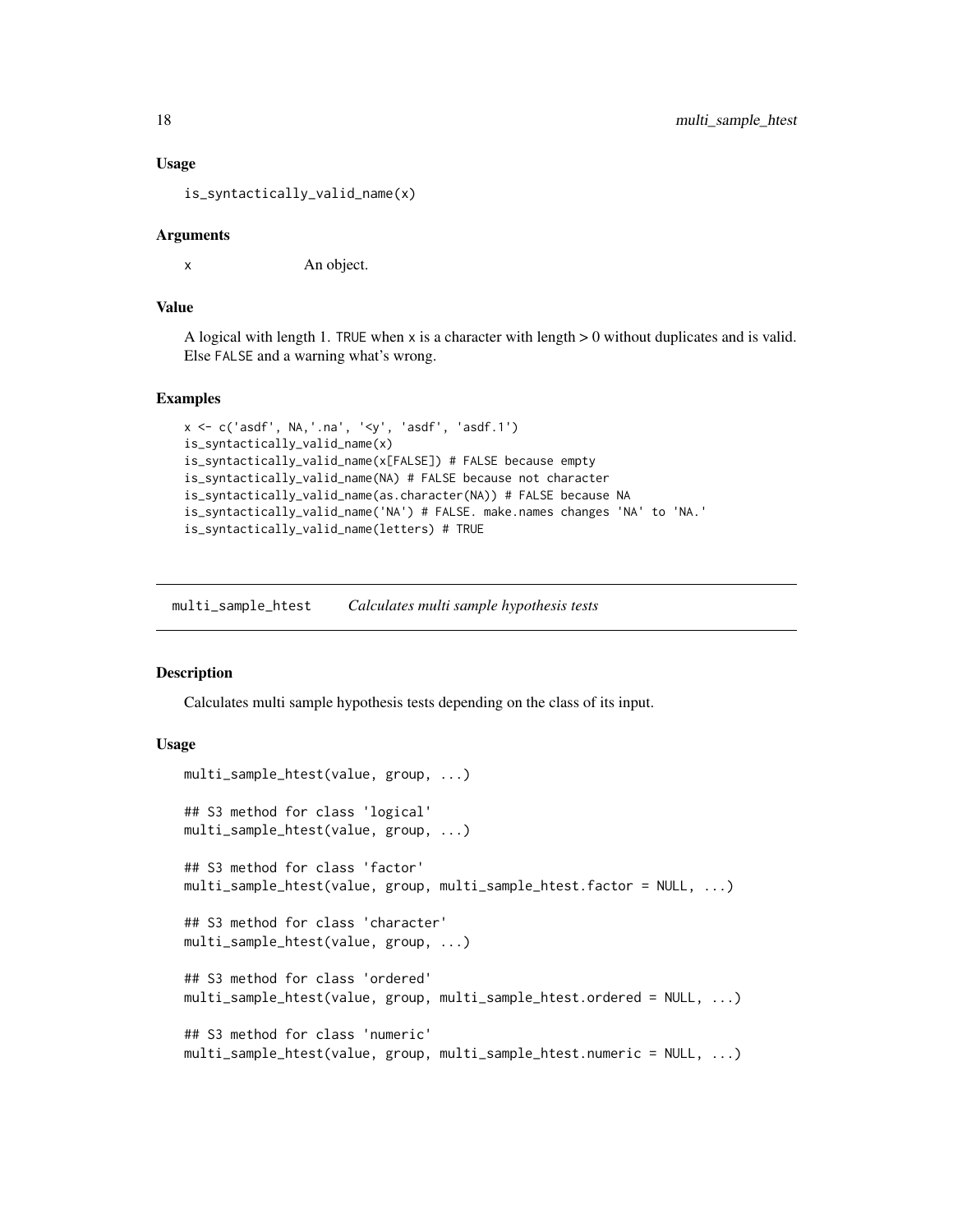#### <span id="page-18-0"></span>Arguments

| value                      | An atomic vector.                                                                       |
|----------------------------|-----------------------------------------------------------------------------------------|
| group                      | A factor, same length as value.                                                         |
| $\cdots$                   | Passed to methods.                                                                      |
| multi_sample_htest.factor  |                                                                                         |
|                            | Analog to argument two_sample_htest.numeric                                             |
| multi_sample_htest.ordered |                                                                                         |
|                            | Analog to argument two_sample_htest.numeric                                             |
| multi_sample_htest.numeric |                                                                                         |
|                            | Either NULL or a function. Default is NULL. If a function, then it will replace         |
|                            | atable:::multi_sample_htest.numeric.The function must mimic multi_sample_htest.numeric: |
|                            | arguments are value, group and the ellipsis  Result is a named list with                |
|                            | length $> 0$ with unique names.                                                         |

#### Details

Calculates multi sample hypothesis tests depending on the class of its input.

Results are passed to function format\_tests for the final table.

If you are not pleased with the current hypothesis tests you may alter these functions. But you must keep the original output-format, see section Value. Function [check\\_tests](#page-10-1) checks if the output of statistics is suitable for further processing.

The function multi\_sample\_htest is essentially a wrapper to standardize the arguments of various hypothesis test functions.

#### Value

A named list with length  $> 0$ .

Most hypothesis-test-functions in R like t. test or chisq. test return an object of class 'htest'. 'htest'-objects are a suitable output for function two\_sample\_htest. Function [check\\_tests](#page-10-1) checks if the output is suitable for further processing.

#### Methods (by class)

- logical: Casts to factor and then calls method multi\_sample\_htest again.
- factor: Calls [chisq.test](#page-0-0).
- character: Casts value to factor and then calls method multi\_sample\_htest again.
- ordered: Calls [kruskal.test](#page-0-0).
- numeric: Calls multi\_sample\_htest's method on ordered(value).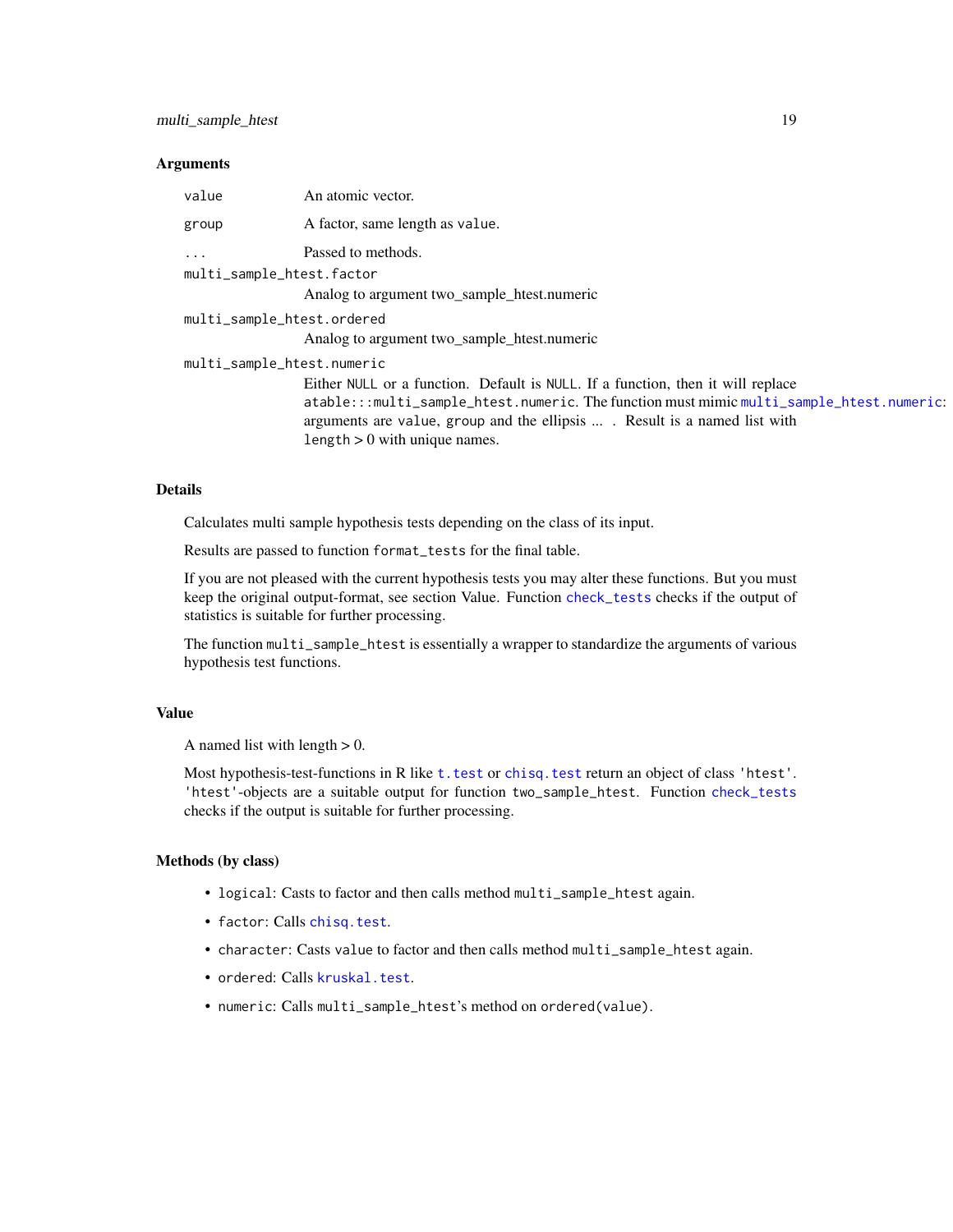#### <span id="page-19-0"></span>Description

If  $x[i+1]=x[i]$  then  $x[i+1]$  is replaced by by for  $i=1,...$  length $(x)-1$ .

#### Usage

```
replace_consecutive(x, by = ")
```
#### Arguments

| X  | A character or factor.     |
|----|----------------------------|
| bv | A character with length 1. |

#### Details

The = is defined by function [identical](#page-0-0).

#### Value

A character, same length as x, now with consecutives replaced by by. If  $length(x) < 2$ , x is returned unchanged.

#### Examples

```
x \leq rep(c('a', 'b', 'c', 'd'), times=c(2,4,1,3))x
## Not run: replace_consecutive(x)
```
<span id="page-19-1"></span>replace\_NA *Replaces NA*

#### Description

Replaces NA in characters, factors and data.frames.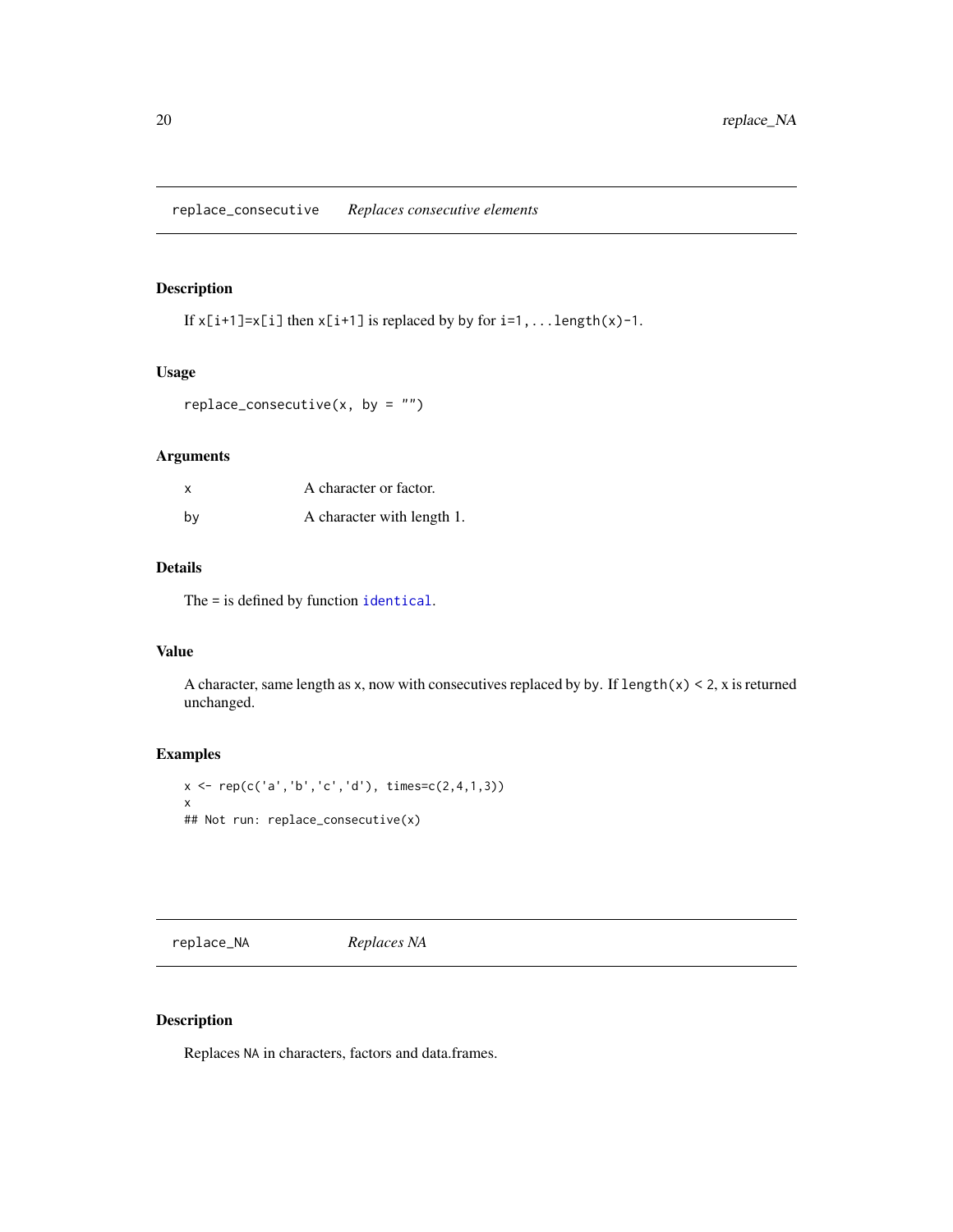#### <span id="page-20-0"></span>replace\_NA 21

#### Usage

```
replace_NA(x, ...)
## S3 method for class 'character'
replace_NA(x, replacement = atable_options("replace_NA_by"), ...)
## S3 method for class 'factor'
replace_NA(x, ...)
## S3 method for class 'ordered'
replace_NA(x, ...)
## S3 method for class 'data.frame'
replace_NA(x, ...)
## S3 method for class 'list'
replace_NA(x, ...)
## Default S3 method:
replace_NA(x, ...)
```
#### Arguments

|                         | An object.                                                                                                     |
|-------------------------|----------------------------------------------------------------------------------------------------------------|
| $\cdot$ $\cdot$ $\cdot$ | Passed to methods.                                                                                             |
| replacement             | A character of length 1. Default value is defined in a table_options ('replace_NA_by'),<br>see atable_options. |

#### Details

The atable package aims to create readable tables. For non-computer-affine readers NA has no meaning. So replace\_NA exists.

Methods for character, factor, ordered, list and data.frame available. Default method returns x unchanged.

Gives a warning when replacement is already present in x and does the replacement.

Silently returns x unchanged when there are no NA in x.

Silently returns x unchanged when replacement is not a character of length 1 or when replacement is NA.

#### Value

Same class as x, now with NA replaced by replacement.

#### Methods (by class)

• character: replaces NA with replacement.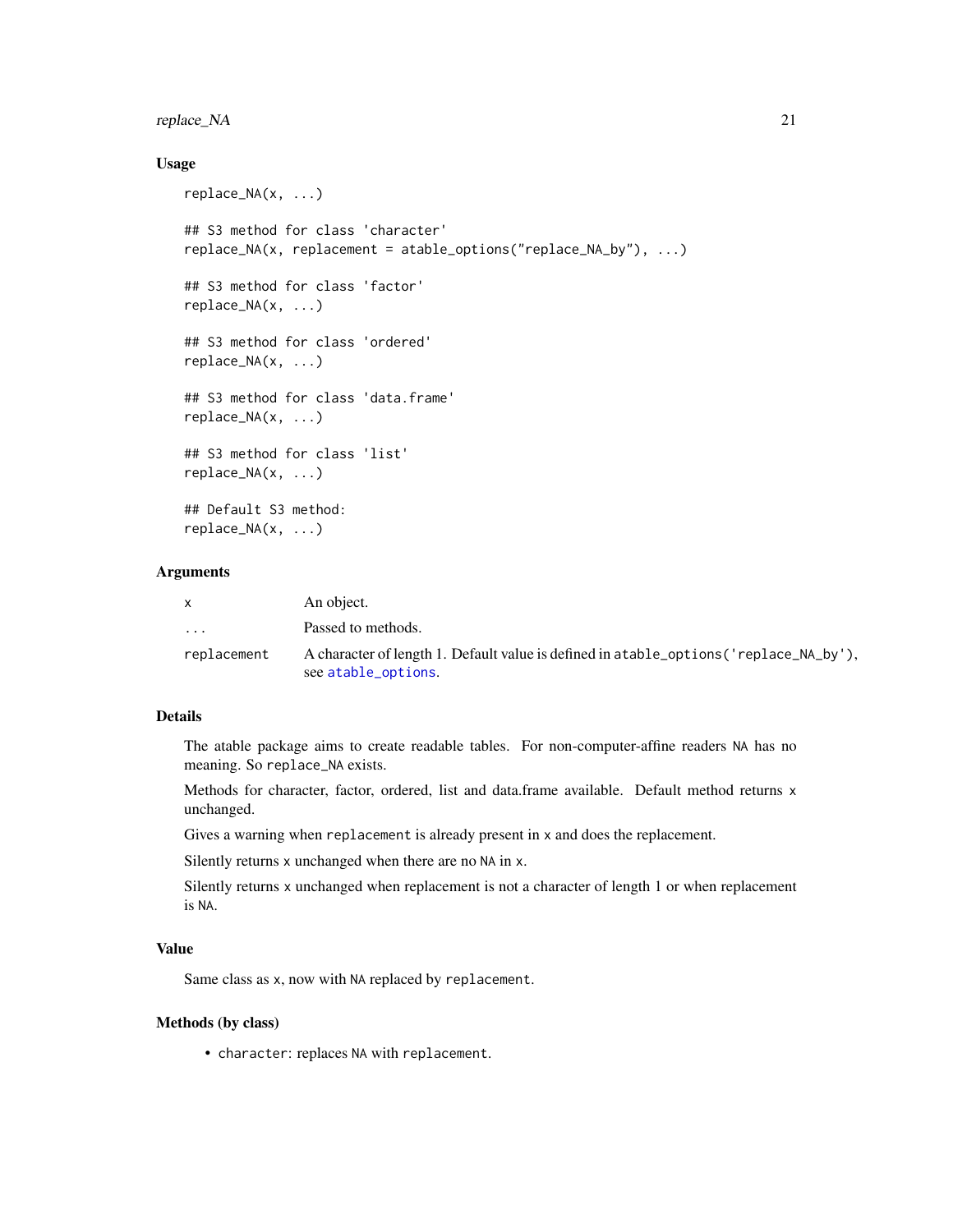- <span id="page-21-0"></span>• factor: applies replace\_NA to the levels of the factor. A factor with length > 0 without levels will get the level replacement.
- ordered: as factor.
- data.frame: applies replace\_NA to all columns.
- list: applies replace\_NA to all elements of the list.
- default: return x unchanged.

#### Examples

```
Character <- c(NA,letters[1:3], NA)
Factor <- factor(Character)
Ordered <- ordered(Factor)
Numeric <- rep(1, length(Factor))
Factor_without_NA <- factor(letters[1:length(Factor)])
DD <- data.frame(Character, Factor, Ordered,
                Numeric, Factor_without_NA,
                stringsAsFactors = FALSE)
## Not run:
DD2 <- replace_NA(DD, replacement = 'no value')
summary(DD)
summary(DD2) # now with 'no value' instead NA in column Character, Factor and Ordered
atable_options(replace_NA_by = 'not measured') # use atable_options to set replacement
DD3 <- replace_NA(DD)
summary(DD3) # now with 'not measured' instead NA
atable_options_reset() # set 'replace_NA_by' back to default
## End(Not run)
```
standardized\_test\_data

*A data.frame with standardized random data of various classes*

#### Description

A data.frame intended for testing the atable function with standardized random data and missing values in various classes.

#### Usage

standardized\_test\_data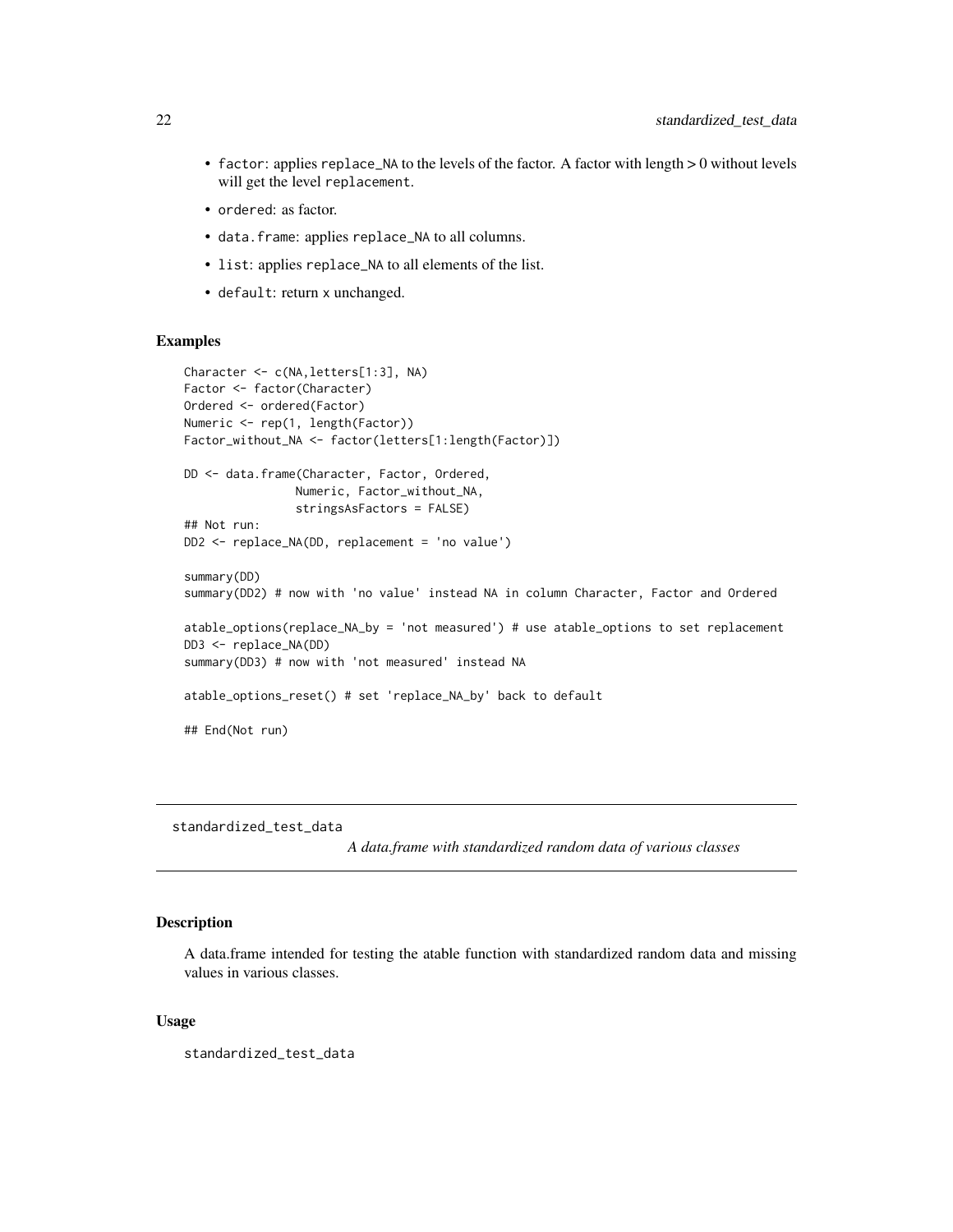#### <span id="page-22-0"></span>statistics 23

#### Format

A data frame with 1080 rows and 7 variables:

Split1 A factor with 2 levels without NA. The two levels have the same frequency (540).

Split2 A factor with 2 levels with NA. The two levels and the NA have the same frequency (360).

Group A factor with 2 levels with NA. The two levels and the NA have the same frequency (360).

Logical A logical.

Factor A factor with 3 levels.

Ordered Class ordered with 4 levels.

Numeric Class numeric.

#### Details

For every subset defined by a triplet of the levels of Split1, Split2 and Group the variables have the following properties:

- 60 observations
- Logical has exactly the same number of TRUE and FALSE and NA (20).
- Factor has exactly the same number of levels taken and NA (15).
- Ordered has exactly the same number of levels taken and NA (12).
- Numeric is sampled from a normal distribution and then standardized to [sd](#page-0-0) 1 and with 6 NA. Its [mean](#page-0-0) is 12 when Group is 'Treatment' and 10 otherwise (up to 10^-17).

#### Examples

```
atable::atable(Logical+ Numeric + Factor + Ordered ~ Group | Split1 + Split2,
 atable::standardized_test_data, add_levels_for_NA = TRUE, format_to = 'Word')
```
<span id="page-22-1"></span>statistics *Calculates descriptive statistics*

#### Description

Calculates descriptive statistics depending on the class of its input.

#### Usage

```
statistics(x, ...)
## S3 method for class 'numeric'
statistics(x, statistics.numeric = NULL, ...)
## S3 method for class 'factor'
statistics(x, statistics.factor = NULL, ...)
```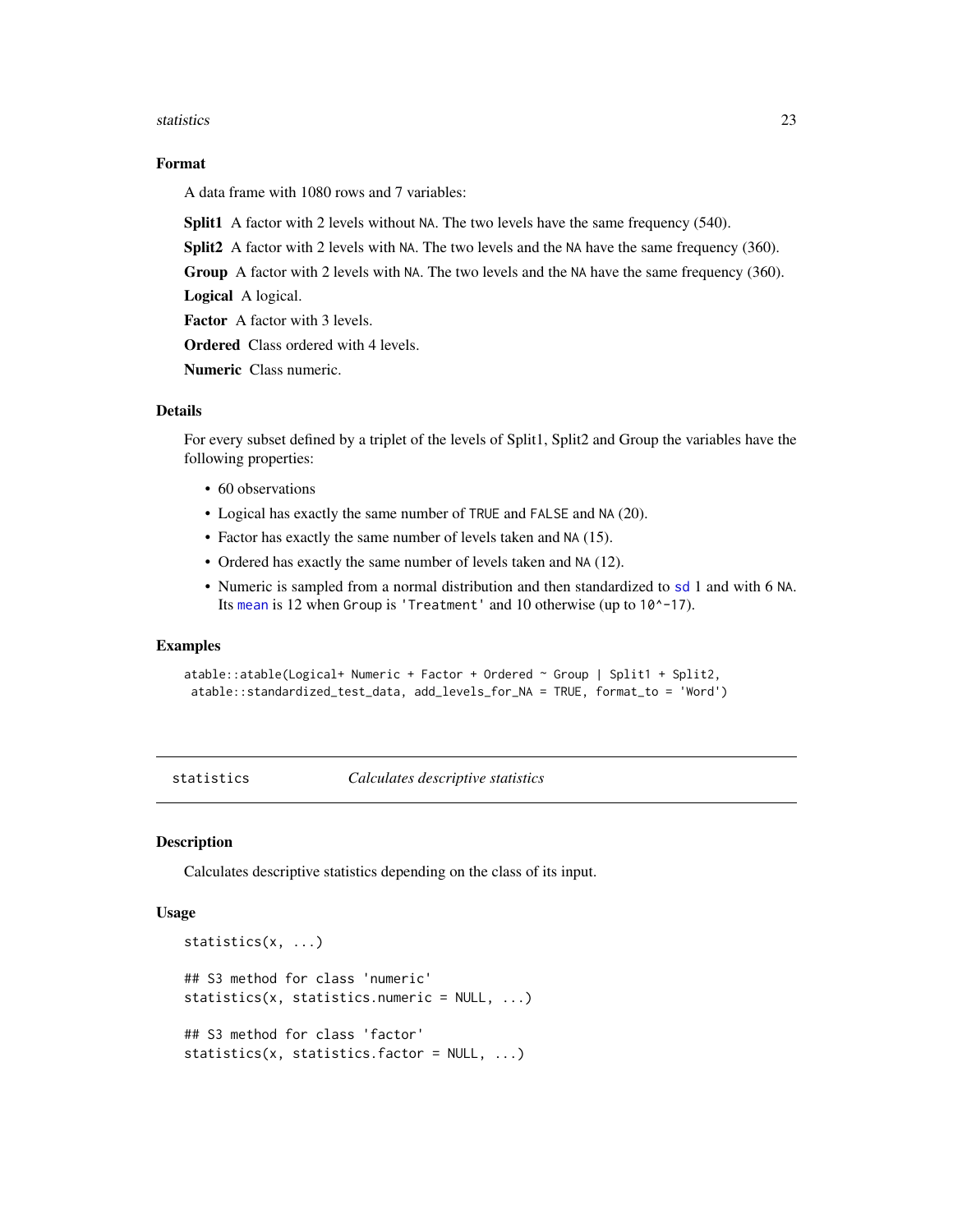```
## S3 method for class 'logical'
   statistics(x, labels_TRUE_FALSE = atable_options("labels_TRUE_FALSE"), ...)
   ## S3 method for class 'character'
   statistics(x, ...)
   ## S3 method for class 'ordered'
   statistics(x, statistics.ordered = NULL, ...)
   ## S3 method for class 'count_me'
   statistics(x, ...)
Arguments
   x An object. Statistics will be calculated of x.
```
... Passed from and to other methods.

statistics.numeric

Either NULL or a function. Default is NULL. If a function, then it will replace atable:::statistics.numeric. The function must mimic [statistics](#page-22-1): arguments are  $x$  and the ellipsis ... . Result is a named list with length  $> 0$  with unique names.

statistics.factor

Analog to argument statistics.numeric

labels\_TRUE\_FALSE

For relabeling logicals. See also [atable\\_options](#page-5-1).

statistics.ordered

Analog to argument statistics.numeric

#### Details

Calculates descriptive statistics depending on the class of its input.

Results are passed to function [format\\_statistics](#page-11-1).

If you are not pleased with the current descriptive statistics you may alter these functions. But you must keep the original output-format, see section Value. Function [check\\_statistics](#page-9-2) checks if the output of statistics is suitable for further processing.

#### Value

The results of statistics are passed to function [format\\_statistics](#page-11-1). So the results of statistics must have a class for which the generic [format\\_statistics](#page-11-1) has a method.

[format\\_statistics](#page-11-1) has a default method, which accepts lists. So the results of statistics can be a named list with length > 0. The names of the list must have no duplicates.

Function [check\\_statistics](#page-9-2) checks if the output of statistics is suitable for further processing.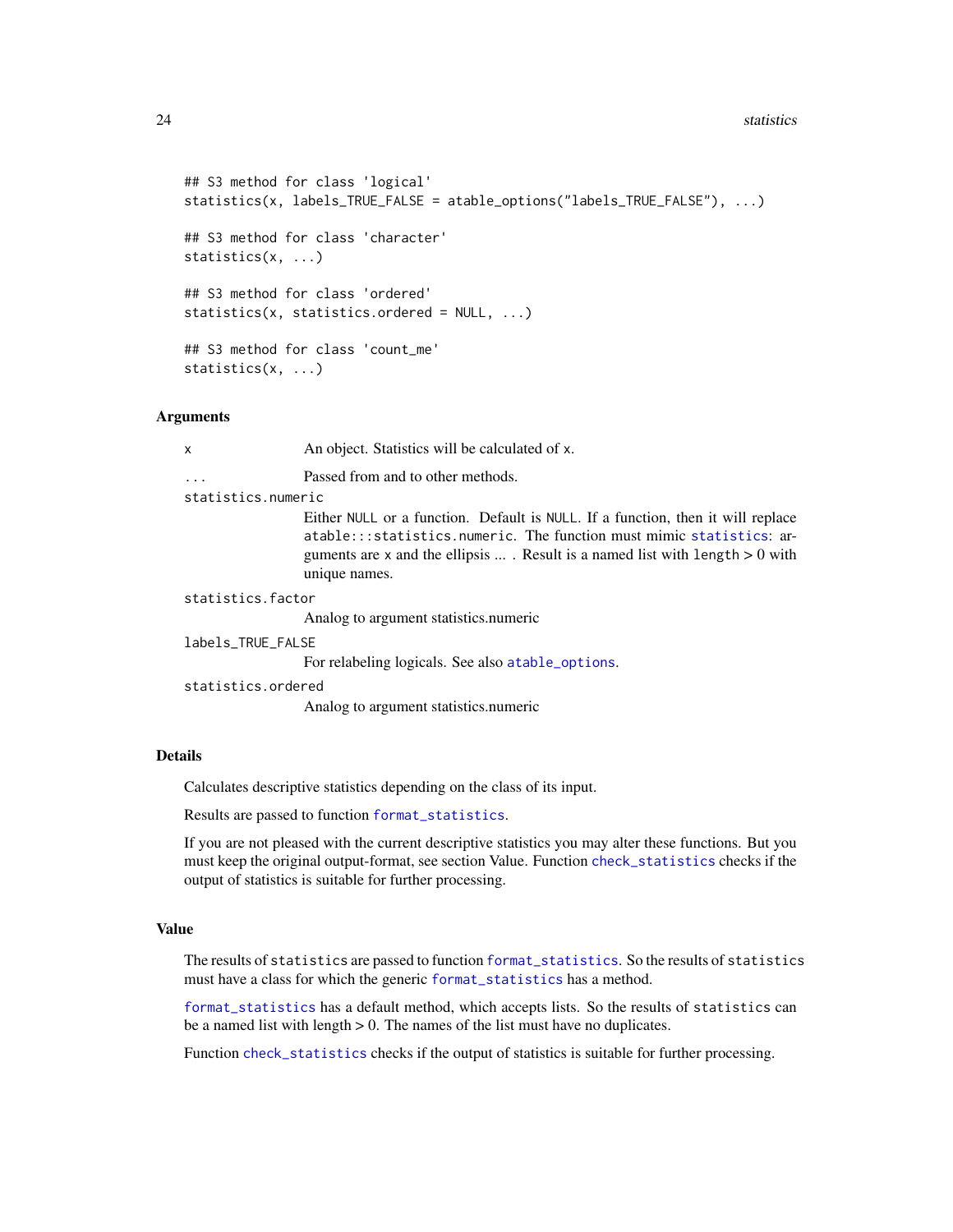#### <span id="page-24-0"></span>test\_data 25

#### Methods (by class)

- numeric: Descriptive statistics are: length, number of missing values, mean and standard deviation. Class of the result is 'statistics\_numeric' and there is a method format\_statistics\_to\_Latex.statistics\_numeric. This function is meant for interval scaled variables.
- factor: Counts the numbers of occurrences of the levels of x with function [table](#page-0-0). This function is meant for nominal and ordinal scaled variables.
- logical: Casts x to factor, then applies statistics again. The labels for TRUE and FALSE can also be modfied by setting atable\_options('labels\_TRUE\_FALSE').
- character: Casts x to factor, then applies statistics again.
- ordered: Casts x to factor, then applies statistics again.
- count\_me: Returns the [length](#page-0-0) of x. For class 'count\_me' see [add\\_observation\\_column](#page-1-1).

test\_data *A data.frame with random data of various classes*

#### Description

A data.frame intended for testing the atable function with random data and missing values in various classes.

#### Usage

test\_data

#### Format

A data frame with 129 rows and 11 variables:

Split1 A factor with 2 levels, drawn uniformly.

**Split2** A factor with 3 levels, drawn uniformly.

Group A factor with 2 levels, drawn uniformly.

Group2 A factor with 3 levels, drawn uniformly.

Numeric A sample from the standard normal distribution.

Numeric2 A sample from the normal distribution with mean 4 and sd 3.

Logical A Logical, drawn uniformly from TRUE, FALSE and NA.

Factor A factor with 4 level drawn with weigths 1:1:2:2.

Ordered Class Ordered with 3 levels, drawn uniformly.

Character Class character drawn uniformly from c('a','b','').

Date Class Date, generated by adding 2001-05-25 to a sample of the Poisson distribution with lambda 42.

6 Missing values were randomly added to each of Numeric, Numeric2, Factor, Ordered, Character and Date.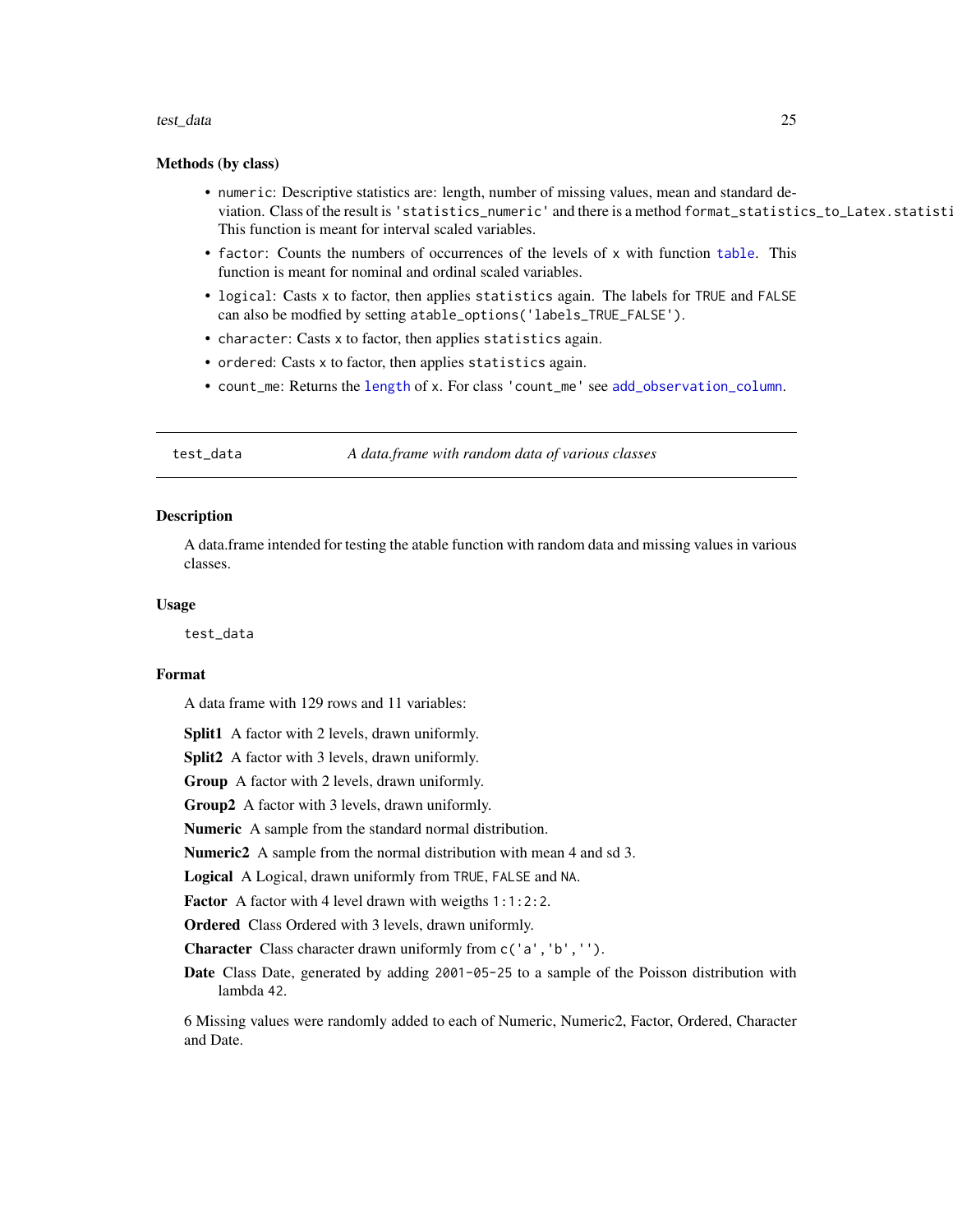#### <span id="page-25-1"></span><span id="page-25-0"></span>Description

Translate\_to\_LaTeX calls [latexTranslate](#page-0-0).

#### Usage

```
translate_to_LaTeX(x, ...)
## S3 method for class 'data.frame'
translate_to_LaTeX(x, ...)
## S3 method for class 'list'
translate_to_LaTeX(x, ...)
## S3 method for class 'character'
translate_to_LaTeX(
 x,
 inn = NULL,out = NULL,pb = FALSE,greek = FALSE,
 na = ""....
\lambda## S3 method for class 'numeric'
translate_to_LaTeX(x, ...)
## S3 method for class 'factor'
translate_to_LaTeX(x, ...)
## S3 method for class 'logical'
translate_to_LaTeX(x, ...)
```
#### Arguments

x An object. inn, out, pb, greek, n[a, ...](#page-0-0) As in latex.

#### Details

Result is suitable for print with [latex](#page-0-0). Translate\_to\_LaTeX uses S3 object system. See seection methods.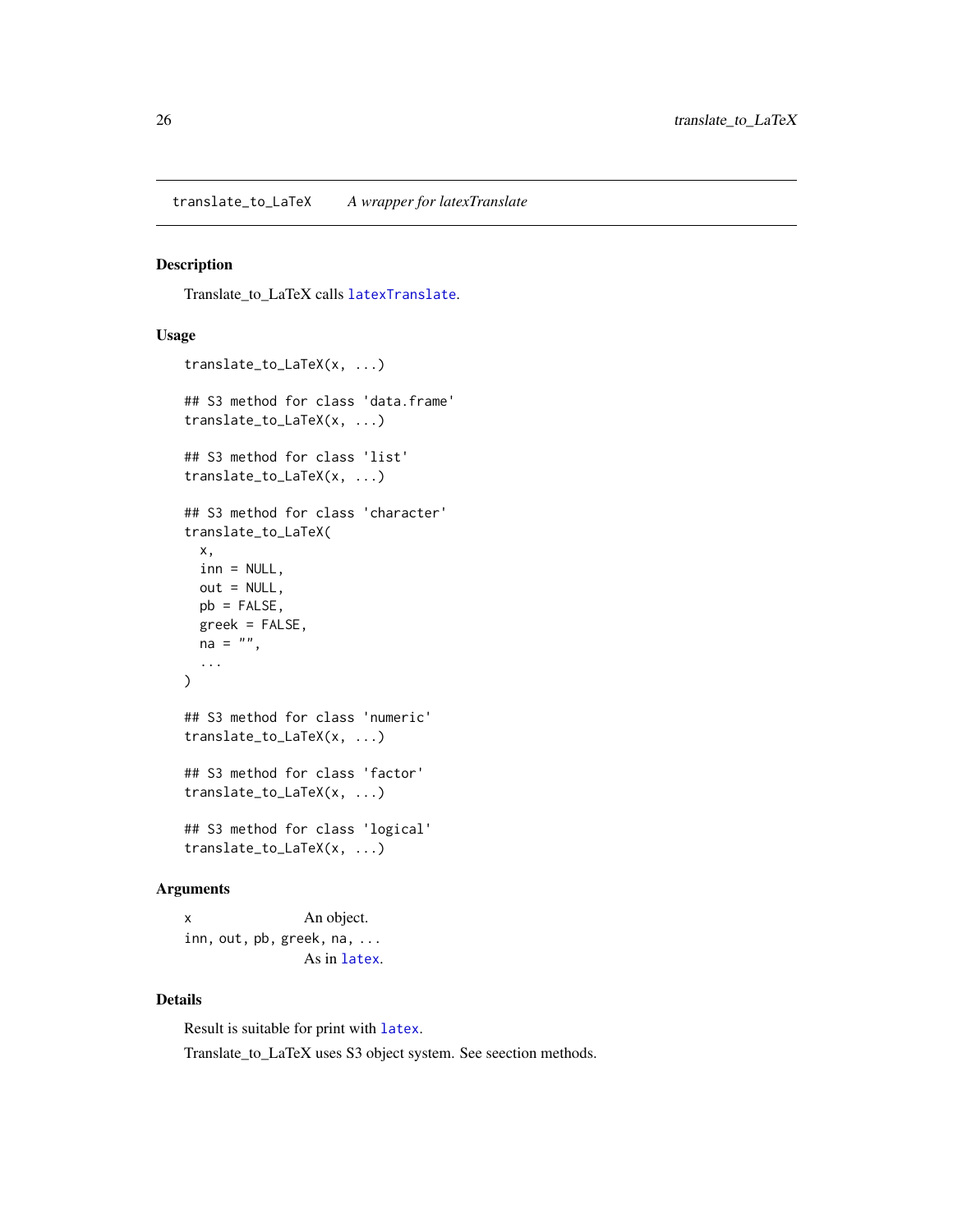#### <span id="page-26-0"></span>Value

Same length as x, now translated to latex.

#### Methods (by class)

- data.frame: Applies [latexTranslate](#page-0-0) to rownames(x), colnames(x) and all columns of x.
- list: Translates all elements of x.
- character: As [latexTranslate](#page-0-0).
- numeric: Casts to character and then translates.
- factor: Translates the levels of the factor.
- logical: Casts to character and then translates.

<span id="page-26-1"></span>two\_sample\_htest *Two sample hypothesis tests and effect size*

#### <span id="page-26-2"></span>Description

Calculates two sample hypothesis tests and effect size depending on the class of its input.

#### Usage

```
two_sample_htest(value, group, ...)
## S3 method for class 'character'
two_sample_htest(value, group, ...)
## S3 method for class 'factor'
two_sample_htest(value, group, two_sample_htest.factor = NULL, ...)
## S3 method for class 'logical'
two_sample_htest(value, group, ...)
## S3 method for class 'numeric'
two_sample_htest(value, group, two_sample_htest.numeric = NULL, ...)
## S3 method for class 'ordered'
two_sample_htest(value, group, two_sample_htest.ordered = NULL, ...)
```
#### Arguments

| value                   | An atomic vector. These values will be tested.                                                                                             |
|-------------------------|--------------------------------------------------------------------------------------------------------------------------------------------|
| group                   | A factor with two levels and same length as value. Defines the two groups of<br>value, that are compared by a two sample hypothesis tests. |
| $\cdot$ $\cdot$ $\cdot$ | Passed to methods.                                                                                                                         |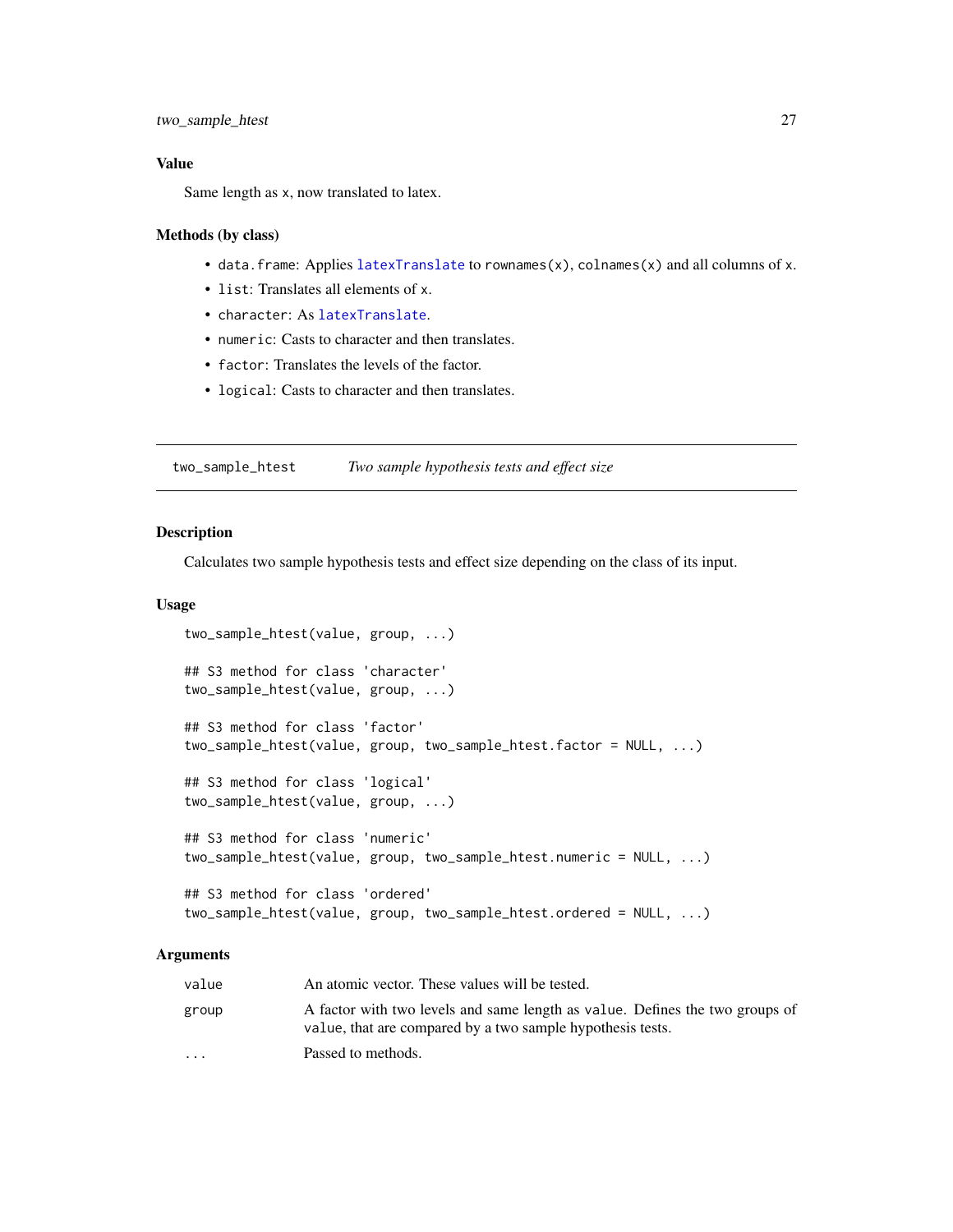| two_sample_htest.factor  |                                                                                                                                                                                                                                                                                          |
|--------------------------|------------------------------------------------------------------------------------------------------------------------------------------------------------------------------------------------------------------------------------------------------------------------------------------|
|                          | Analog to argument two_sample_htest.numeric                                                                                                                                                                                                                                              |
| two_sample_htest.numeric |                                                                                                                                                                                                                                                                                          |
|                          | Either NULL or a function. Default is NULL. If a function, then it will replace<br>atable:::two_sample_htest.numeric. The function must mimic two_sample_htest.numeric:<br>arguments are value, group and the ellipsis  . Result is a named list with<br>length $> 0$ with unique names. |
| two_sample_htest.ordered |                                                                                                                                                                                                                                                                                          |
|                          |                                                                                                                                                                                                                                                                                          |

Analog to argument two\_sample\_htest.numeric

#### Details

Results are passed to function [format\\_tests](#page-12-1) for the final table. So the results of two\_sample\_htest must have a class for which the generic [format\\_tests](#page-12-1) has a method.

If you are not pleased with the current hypothesis tests you may alter these functions. But you must keep the original output-format, see section Value.

Note that the various statistical test functions in R have heterogeneous arguments: for example [chisq.test](#page-0-0) and [ks.test](#page-0-0) do not have formula/data as arguments, whereas [wilcox.test](#page-0-0) and [kruskal.test](#page-0-0) do. So the function two\_sample\_htest is essentially a wrapper to standardize the arguments of various hypothesis test functions.

As two\_sample\_htest is only intended to be applied to unpaired two sample data, the two arguments value and group are sufficient to describe the data.

Note that e.g. for class numeric the p-value is calculated by ks. test and the effects size 95% CI by cohen.d. As these are two different functions the results may be contradicting: the p-value of ks.test can be smaller than 0.05 and the CI of cohen.d contains 0 at the same time.

#### Value

A named list with length > 0, where all elements of the list are atomic and have the same length.

Most hypothesis-test-functions in R like t. test or chisq. test return an object of class 'htest'. 'htest'-objects are a suitable output for function two\_sample\_htest. Function [check\\_tests](#page-10-1) checks if the output is suitable for further processing.

#### Methods (by class)

- character: Casts value to factor and then calls method two\_sample\_htest again.
- factor: Calls [chisq.test](#page-0-0) on value. Effect size is the odds ratio calculated by [fisher.test](#page-0-0) (if value has two levels), or Cramer's V by [CramerV](#page-0-0).
- logical: Casts value to factor and then calls two\_sample\_htest again.
- numeric: Calls [ks.test](#page-0-0) on value. Effect size is Cohen's d calculated by [cohen.d](#page-0-0).
- ordered: Calls [wilcox.test](#page-0-0) on value. Effect size is Cliff's delta calculated by [cliff.delta](#page-0-0).

<span id="page-27-0"></span>